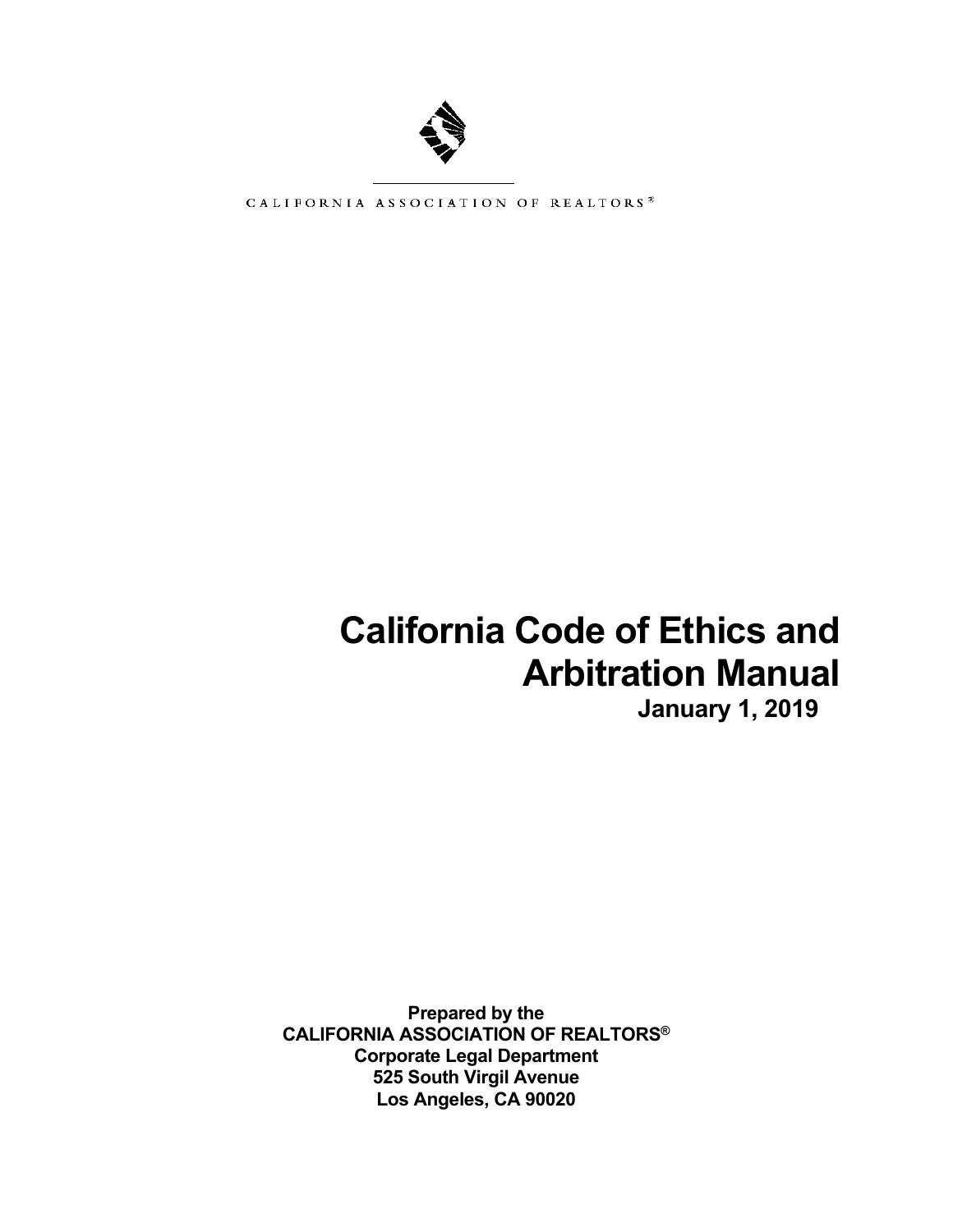# C O N T E N T S

| Section 3. Power to Take Disciplinary Action Against an Association Member 3         |  |
|--------------------------------------------------------------------------------------|--|
|                                                                                      |  |
| Section 5. Power to Take Disciplinary Action Against an MLS Participant or           |  |
|                                                                                      |  |
| Section 6. Nature of Discipline Against an Association Member  4                     |  |
| Section 7. Nature of Discipline Against an MLS Participant or Subscriber 5           |  |
|                                                                                      |  |
|                                                                                      |  |
|                                                                                      |  |
| Section 11. Multi-Association Professional Standards Hearings and Shared Panelists 7 |  |
|                                                                                      |  |
|                                                                                      |  |
| Section 14. Waiver; Copyright Representation and Indemnification Agreement for       |  |
|                                                                                      |  |
|                                                                                      |  |
|                                                                                      |  |
|                                                                                      |  |
|                                                                                      |  |
|                                                                                      |  |
|                                                                                      |  |
| Section 21. Designated REALTOR® as a Respondent in an Ethics Hearing  12             |  |
| Section 22. MLS Participant as a Respondent in an MLS Rules Hearing 13               |  |
|                                                                                      |  |
|                                                                                      |  |
|                                                                                      |  |
|                                                                                      |  |
|                                                                                      |  |
|                                                                                      |  |
|                                                                                      |  |
|                                                                                      |  |
|                                                                                      |  |
|                                                                                      |  |
|                                                                                      |  |
|                                                                                      |  |
|                                                                                      |  |
|                                                                                      |  |
|                                                                                      |  |
|                                                                                      |  |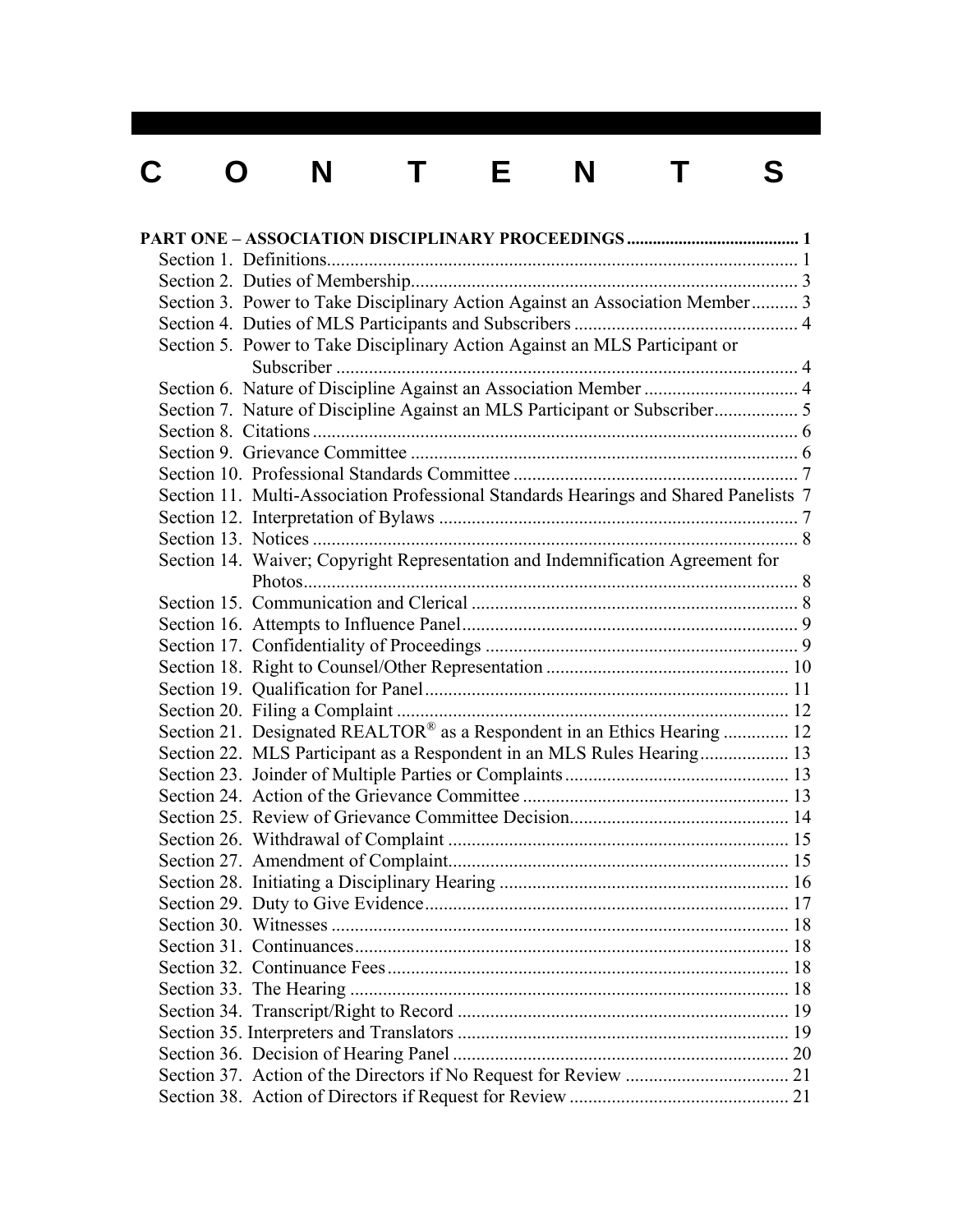|  | Section 39. Distribution and Publication after Discipline is Final 24 |  |
|--|-----------------------------------------------------------------------|--|
|  |                                                                       |  |
|  |                                                                       |  |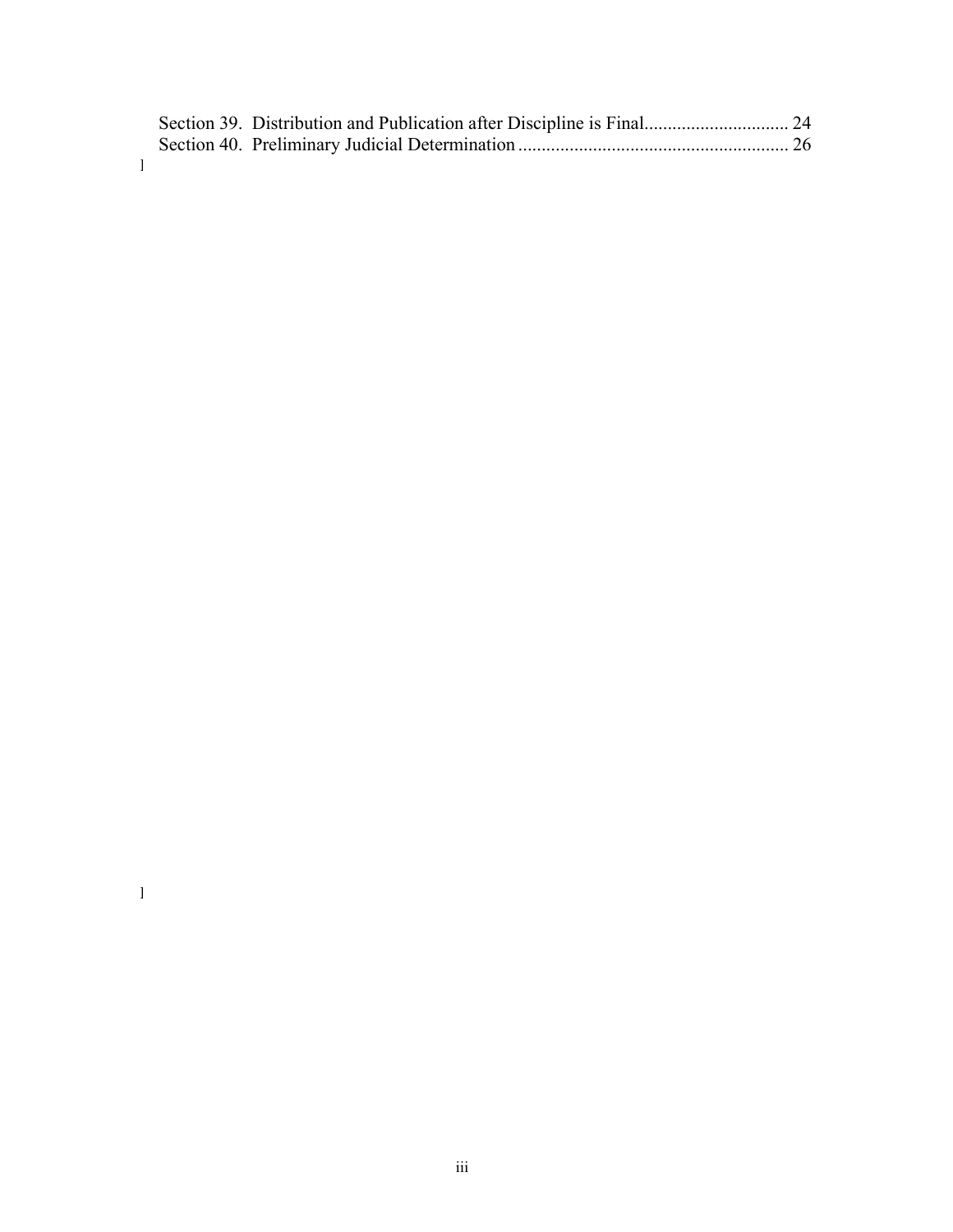#### **PART ONE – ASSOCIATION DISCIPLINARY PROCEEDINGS**

#### **Section 1. Definitions**

As used herein,

(a) "Association" means the local Board or Association of REALTORS® and any other Association of REALTORS® to which the Member belongs, including California Association of REALTORS®  $(*C.A.R.")$ .

(b) "Association Executive" means the chief staff executive of the Association or his or her designee, or the elected Secretary of any Association not having a chief staff executive.

(c) "Complainant" means the person who has a grievance against the respondent and who files a disciplinary complaint. In some cases the Association Grievance Committee is the complainant.

(d) "Designated REALTOR®" means the member designated in Association records to be responsible for the conduct of individuals affiliated with the office(s) and accountable to the Association for all duties and obligations of membership.

(e) "Directors" means the Board of Directors of the Association or appropriate body appointed by the Board of Directors when considering professional standards or MLS rules matters covered in this Manual.

(f) "Disciplinary hearing" refers to an ethics hearing or other membership obligation hearing relating to disciplinary matters or to an MLS rules violation hearing to determine whether a violation of the MLS rules occurred.

(g) "Expulsion from Membership" means expulsion from membership in the Association for a period of not less than one (1), but not more than three (3) years, with reinstatement to membership only by application as a new member after the end of the period of expulsion, with the application considered on its merits.

(h) "Expulsion from MLS" means expulsion from all privileges and services of the MLS on terms and conditions expressly stated for a period of time not less than one (1) year, but not more than three (3) years. Expulsion from all privileges and services of the MLS shall include, but is not limited to, the ability to submit listings to the MLS, retain current listings in the MLS data base, use computer terminals, receive MLS Compilations or comparable materials. Reinstatement to MLS services as a full Participant or Subscriber shall be by application as a new MLS participant or Subscriber after the end of the period of expulsion, with the application considered on its merits.

(i) "Fine" means an appropriate and reasonable fine commensurate with the gravity of the determined violation of the N.A.R. Code of Ethics or any other membership duty, not to exceed \$15,000 per party, per hearing, for an ethics violation or REALTOR<sup>®</sup> membership duty, and not to exceed \$15,000 per party, per hearing, for violation of an MLS Rule or MLS membership duty, and in each case the fine is payable to the Association.

(j) "Member" means a REALTOR®, or REALTOR-ASSOCIATE® member of the Association, whether primary or secondary.

(k) "Panel" means the members of a Grievance Committee when serving in a given case, a hearing panel in a Disciplinary hearing as defined in subsection (f) above, or a review panel of the Directors as defined in subsection (e) above when considering professional standards or MLS rules matters covered in this Manual.

(l) "Participant" means any individual defined in the MLS rules and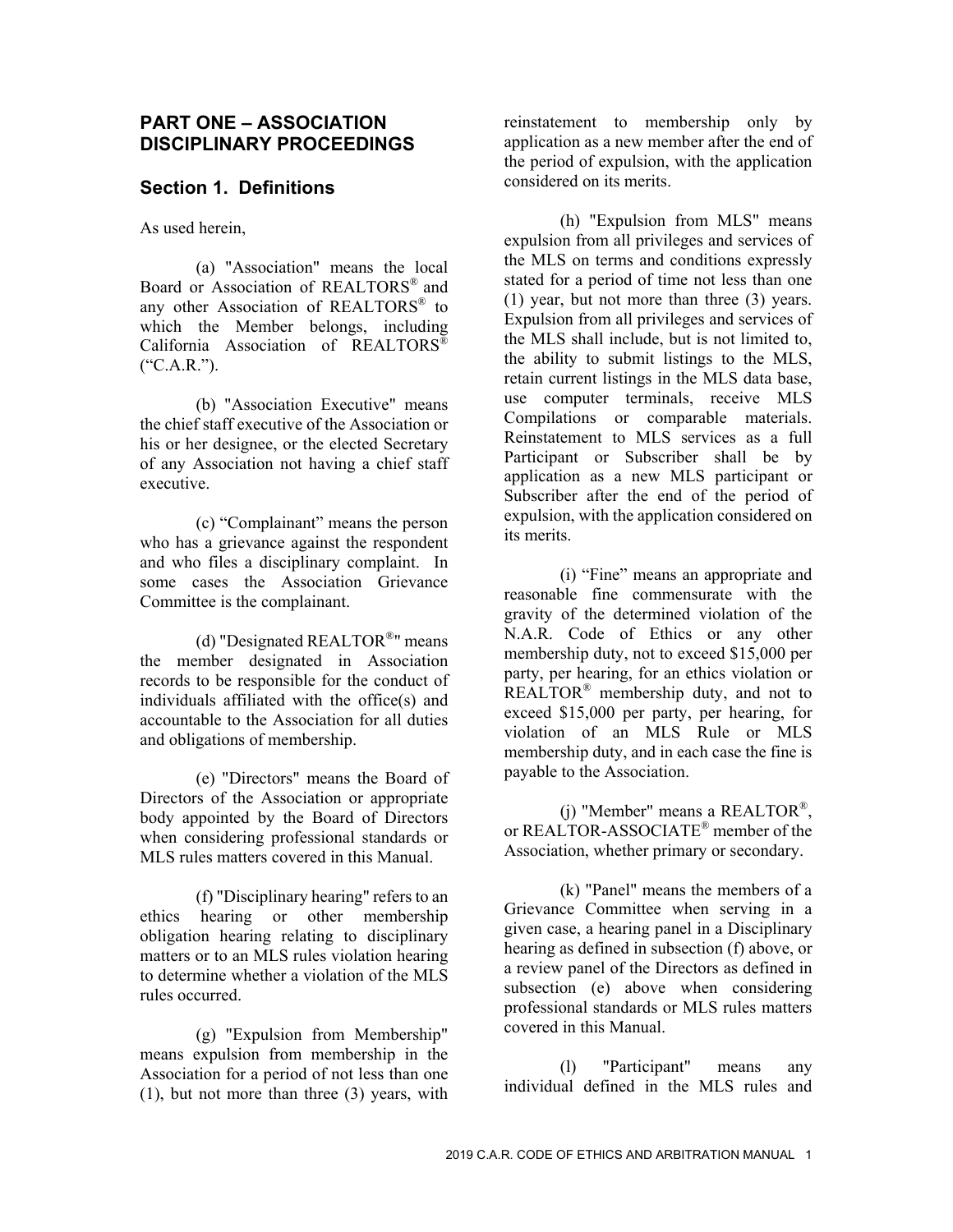regulations of the Association as a Participant.

(m) "Party" means the complainant(s) or respondent(s) to any disciplinary proceeding referred to in Part One of this Manual.

(n) "Public trust" violation means demonstrated misappropriation of client or customer funds or property, willful discrimination, or fraud resulting in substantial economic harm.

(o) "Remediable violations" means those violations that can be corrected by the member, such as failure to complete mandatory training, nonpayment of fees, or other curable violations.

(p) "Reprimand" means a "Letter of Reprimand," which is a letter from the Association to an Association member or MLS Participant or Subscriber, advising of a lack of professional conduct or a violation of MLS rules determined by a "due process" hearing by a hearing Panel, and advising that the letter is to be construed as an official reprimand.

(q) "Requirement for Ethics Training" means a letter from the Association President or Professional Standards Committee Chairperson to an Association Member, MLS Participant or Subscriber, advising of a lack of professional conduct or a violation of MLS rules determined by a "due process" hearing by a hearing Panel and directing the person to attend the applicable ethics portion of the Association indoctrination course or other appropriate ethics course, MLS orientation or seminar, or other appropriate course specified by the hearing Panel.

(r) "Respondent" means the REALTOR® or MLS member against whom a complaint is filed and who must defend themselves in a disciplinary hearing.

(s) "Responsible Broker" means the broker designated in the records of the Department of Real Estate to be responsible for the conduct of individuals affiliated with his or her office(s) or licensed or certified individuals who are sole proprietors, partners, officers, or shareholders of a corporation, or office managers acting on behalf of principals of a real estate firm who are authorized to bind the principals in arbitration.

(t) "Subscriber" means any individual defined in the MLS rules and regulations of the Association as a Subscriber.

(u) "Suspension of Membership" means suspension of all Association membership rights and privileges, and denial of Association services, on terms and conditions expressly stated for a period of time not less than thirty (30) calendar and not more than one (1) year, including, but not limited to, use of the terms REALTOR® and REALTOR-ASSOCIATE®, with reinstatement as a member in good standing automatically provided at the end of the specified period. In the event the suspension is for a remediable violation (as defined in Section 1(o)), the suspension is in effect for the period that the violation remains uncorrected, and the minimum and maximum time limits for suspension do not apply. Resignation prior to a member complying with sanctions imposed for violation of the Code of Ethics shall automatically be deemed a suspension.

(v) "Suspension of MLS" means suspension of all privileges and services of the MLS on terms and conditions expressly stated for a period of time not less than thirty (30) calendar days and not more than one (1) year. Suspension of all privileges and services of the MLS shall include, but is not limited to, the ability to submit listings to the MLS, retain current listings in the MLS data base, use computer terminals, receive MLS Compilations or comparable materials. Reinstatement as a full Participant or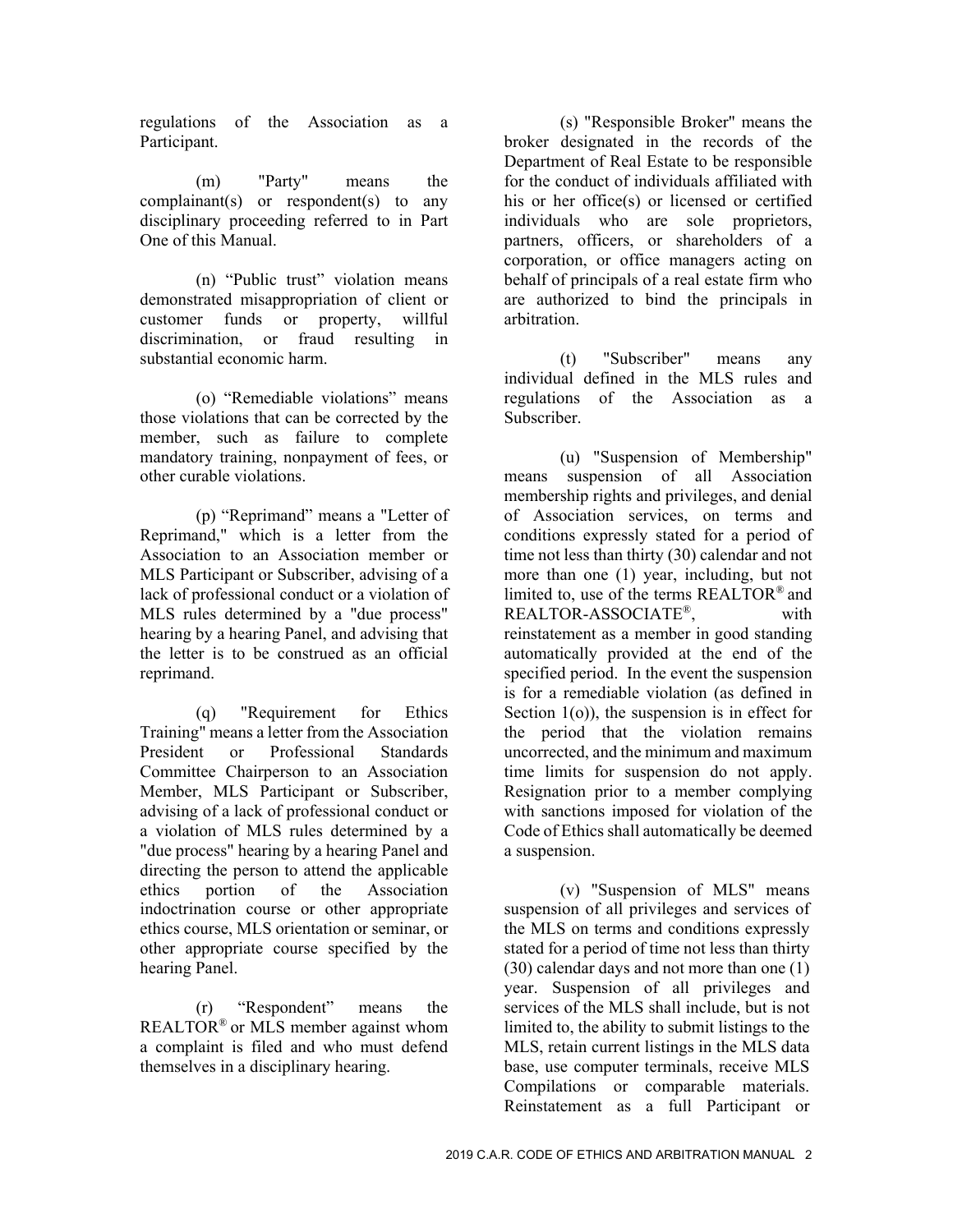Subscriber shall be automatic at the end of the specified period providing the Participant or Subscriber is current on all amounts owed the MLS and has kept all fees current during the period of suspension. In the event the suspension is for a remediable violation (as defined in Section 1(o)), the suspension is in effect for the period that the violation remains uncorrected, and the minimum and maximum time limits for suspension do not apply.

(w) "Warning" means a "Letter of Warning," which is a letter from the Association to an Association member or MLS Participant or Subscriber advising of a lack of professional conduct or a violation of MLS rules determined by a "due process" hearing by a hearing Panel and warning that future similar conduct could result in further and additional discipline as provided in this Manual.

#### **Section 2. Duties of Membership**

Among the duties of membership are the following:

(a) To abide by the Code of Ethics of the NATIONAL ASSOCIATION OF REALTORS® (NAR).

(b) To abide by the bylaws of this Association and its rules and regulations including the provisions and procedures of this Manual.

(c) To submit to arbitration all controversies specified in Part Two of this Manual by the procedure there provided, and to abide by the arbitration award.

# **Section 3. Power to Take Disciplinary Action Against an Association Member**

After a hearing as provided below, the Directors may take disciplinary action against any member:

(a) **Membership Duty; Code of Ethics.** For violation by the member of any duty of membership including a violation of the NAR Code of Ethics while a member of any Association of REALTORS®.

(b) **Court or Regulatory Action.** On the member's being convicted, adjudged, or otherwise recorded as guilty by a final judgment of any court of competent jurisdiction of 1) a felony or 2) a crime involving moral turpitude, or 3) on a member's being determined by any court of competent jurisdiction, or official of the State of California authorized to make the determination, of having violated a provision of the California real estate law or a regulation of the Real Estate Commissioner.

(c) **Responsibility of Designated REALTOR**®. For any violation of subsection (a) by a member who is not a Designated REALTOR®, the Designated REALTOR<sup>®</sup> may be also found in violation provided he or she was the Designated REALTOR® for that member at the time the alleged violation occurred. In such instance, both may, but are not required to be joined as respondents in any proceeding. The finding of a hearing Panel with respect to any violation by the Designated REALTOR® and the member employed by or affiliated with him or her as an independent contractor may be the same or different; and in the event both are found in violation, the sanctions, if any, may be the same or different.

(d) **Responsibility for Nonmember.** For any violation of subsection (a) by any person who is not a member, but is employed by or affiliated with a member and was providing real estate related services within the scope of the member's license. Lack of knowledge by the member of such person's conduct shall only go to mitigation of discipline imposed.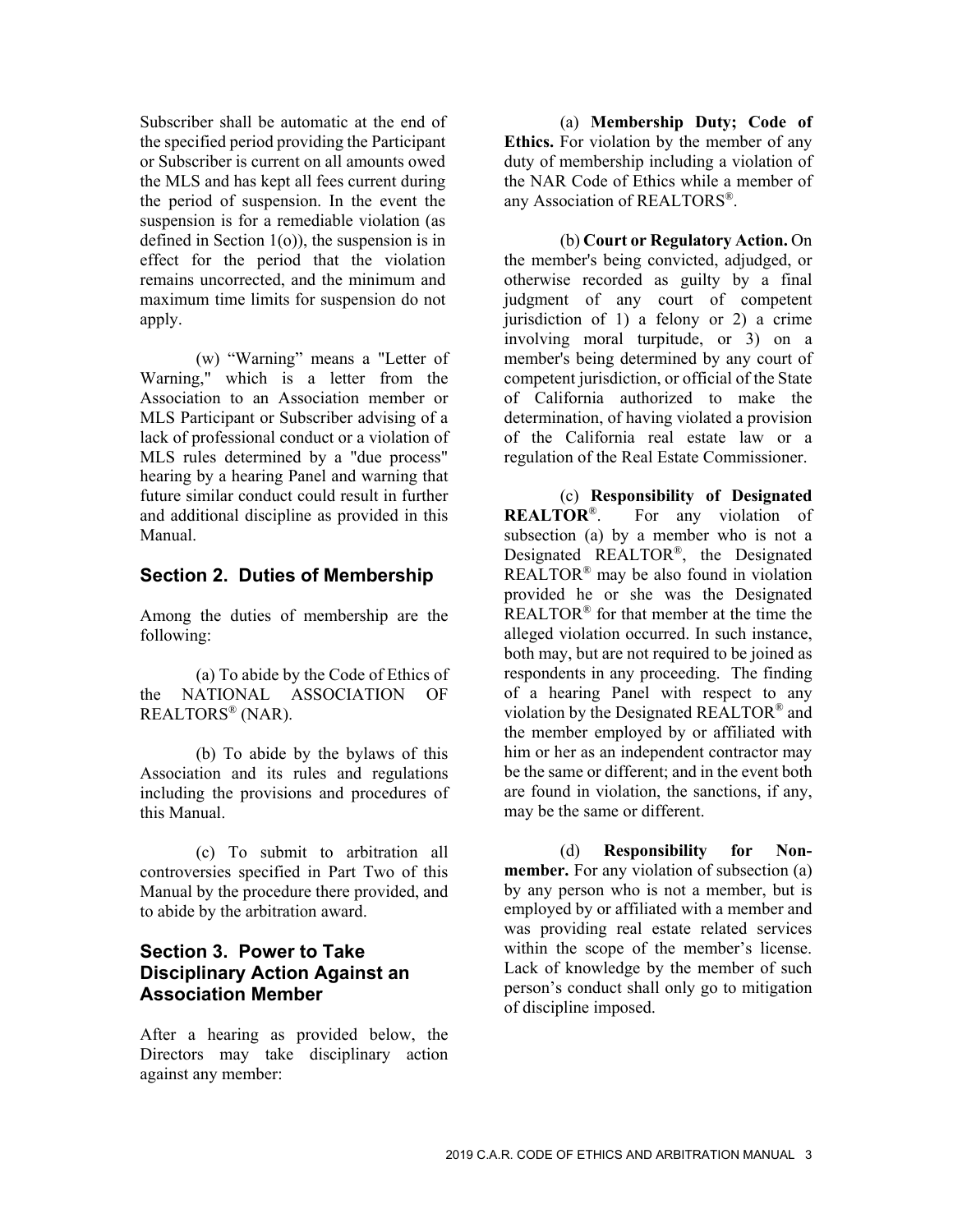### **Section 4. Duties of MLS Participants and Subscribers**

The duties of an MLS Participant or Subscriber shall be to abide by the MLS rules and regulations of the MLS to which they belong and the procedures set forth in Part One of this Manual.

# **Section 5. Power to Take Disciplinary Action Against an MLS Participant or Subscriber**

After a hearing as provided below, the Directors may take disciplinary action against any MLS Participant or Subscriber:

(a) **MLS Rule.** For violation of any MLS rule.

(b) **Court or Regulatory Action.** On the Participant's or Subscriber's being convicted, adjudged, or otherwise recorded as guilty by a final judgment of any court of competent jurisdiction of  $(1)$  a felony, or  $(2)$ a crime involving moral turpitude, or (3) on a determination by any court of competent jurisdiction, or official of the State of California authorized to make the determination, that the Participant or Subscriber violated a provision of the California real estate law or a regulation of the Real Estate Commissioner.

(c) **Responsibility for Non-Subscriber.** For any violation of subsection (a) by any person who is not a Participant or Subscriber, but is employed by or affiliated with a Participant or Subscriber and was providing real estate related services within the scope of the Participant's or Subscriber's license. Lack of knowledge by the Participant or Subscriber of such person's conduct shall only go to mitigation of discipline imposed.

# **Section 6. Nature of Discipline Against an Association Member**

(a) **Types of Disciplinary Action.**  Disciplinary action may consist of one or more of the following:

- (1) Placement of a Letter of Warning as defined in Section 1(w) in the member's file for a specified period of time lasting at least three (3) years;
- (2) Placement of a Letter of Reprimand as defined in Section 1(p) in the member's file for a specified period of time lasting at least three (3) years;
- (3) Imposition of a requirement for training as defined in Section  $1(q)$ ;
- (4) Designation of an appropriate and reasonable fine as defined in Section 1(i) commensurate with the gravity of the determined violation not to exceed \$15,000 per party, per hearing;
- (5) Require Members to cease or refrain from continued conduct deemed to be in violation of the Code, or to take affirmative steps to ensure compliance with the Code, within a time period to be determined by the hearing panel. Where discipline is imposed pursuant to this subsection, the decision should also include additional discipline (e.g., suspension or termination of membership) that will be imposed for failure to comply by the date specified, and to continue to comply for a specified period not to exceed three (3) years from the date of required compliance.
- (6) Suspension of membership as defined in Section 1(u) for a stated period of time not less than thirty (30) days and not more than one (1) year, unless the suspension is for a remediable violation, as defined in Section 1(o), in which case the suspension shall be for the period that the violation remains uncorrected; or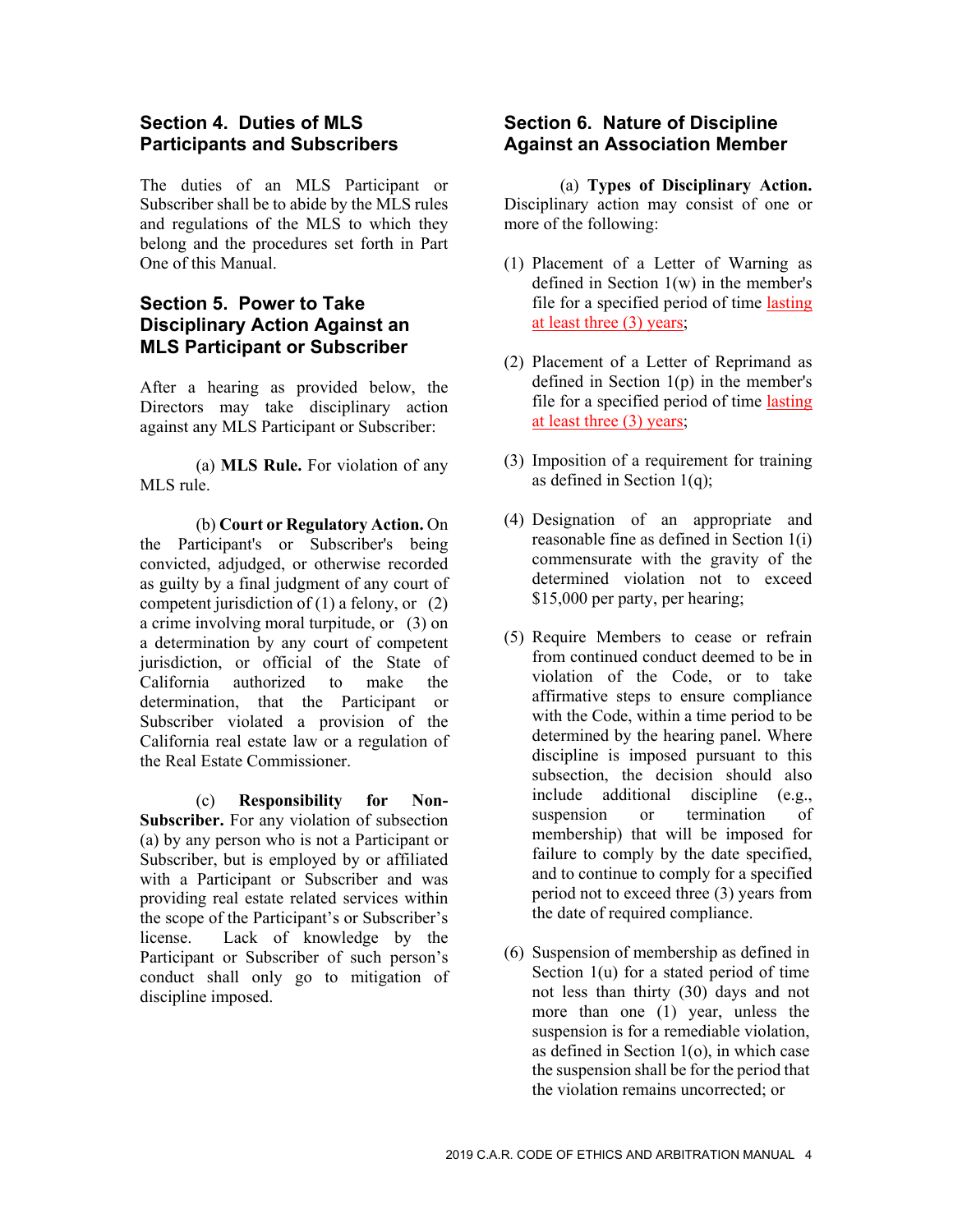(7) Expulsion from membership as defined in Section  $1(g)$  for a stated period of one (1) to three (3) years, with reinstatement to membership only by application for membership as a new member after the specified period of expulsion, with the application considered on its merits;

(b) **Arbitration Requirement.** If the conduct for which suspension or expulsion is ordered consists of failure to submit a dispute to arbitration, the Directors may not permit the disciplined member to avoid suspension or expulsion without submitting to the arbitration unless in the meanwhile the controversy has been submitted to a court of law without any objection by any party that it should be arbitrated.

(c) **More than One Type of Discipline Permitted.** None of the foregoing shall preclude the hearing Panel from recommending and the Directors from imposing on any respondent one or more of the possible disciplinary actions, as determined by the gravity of the offense.

(d) **Alternative Discipline.** If the discipline imposed for violation of the Code of Ethics is payment of a fine or attendance and completion of education, the respondent's failure to complete the discipline in the time ordered shall automatically result in the respondent's suspension of membership until the discipline is fulfilled. Resignation by the respondent prior to fulfilling the discipline shall also result in the respondent's immediate suspension of membership.

(e) **Photo Requirement.** In the case of any discipline which is publishable under Section 39, the failure of a member to timely submit a photo and give authorization to publish the photo by signing and submitting a completed Form D-24 will result in suspension, and the discipline summary will still be published. If the member resigns prior to submitting the photo and Form D-24, the discipline summary will still be published,

and the member will be immediately suspended.

(f) **Administrative Processing Fee.**  The Association may adopt a policy to assess members an administrative processing fee not to exceed five hundred (\$500) dollars if they are found in violation of the Code of Ethics or other membership duties. Any processing fee policy adopted by the Association and any subsequent processing fee assessed will be in addition to any discipline, including fines, and shall not be considered part of any disciplinary sanction imposed.

# **Section 7. Nature of Discipline Against an MLS Participant or Subscriber**

(a) **Types of Disciplinary Action.**  Disciplinary action for violation of an MLS rule may consist of one or more of the following:

- (1) Placement of a Letter of Warning as defined in Section 1(w) in the individual's file for a specified period of time lasting at least three (3) years;
- (2) Placement of a Letter of Reprimand as defined in Section  $1(p)$  in the individual's file for a specified period of time lasting at least three (3) years;
- (3) Imposition of a training requirement for as defined in Section 1(q);
- (4) Designation of an appropriate and reasonable fine as defined in Section 1(i) commensurate with the gravity of the determined violation not to exceed \$15,000 per party per hearing;
- (5) Require the MLS Participant or Subscriber to cease or refrain from continued conduct deemed to be in violation of the MLS Rules, or to take affirmative steps to ensure compliance with the MLS Rules, within a time period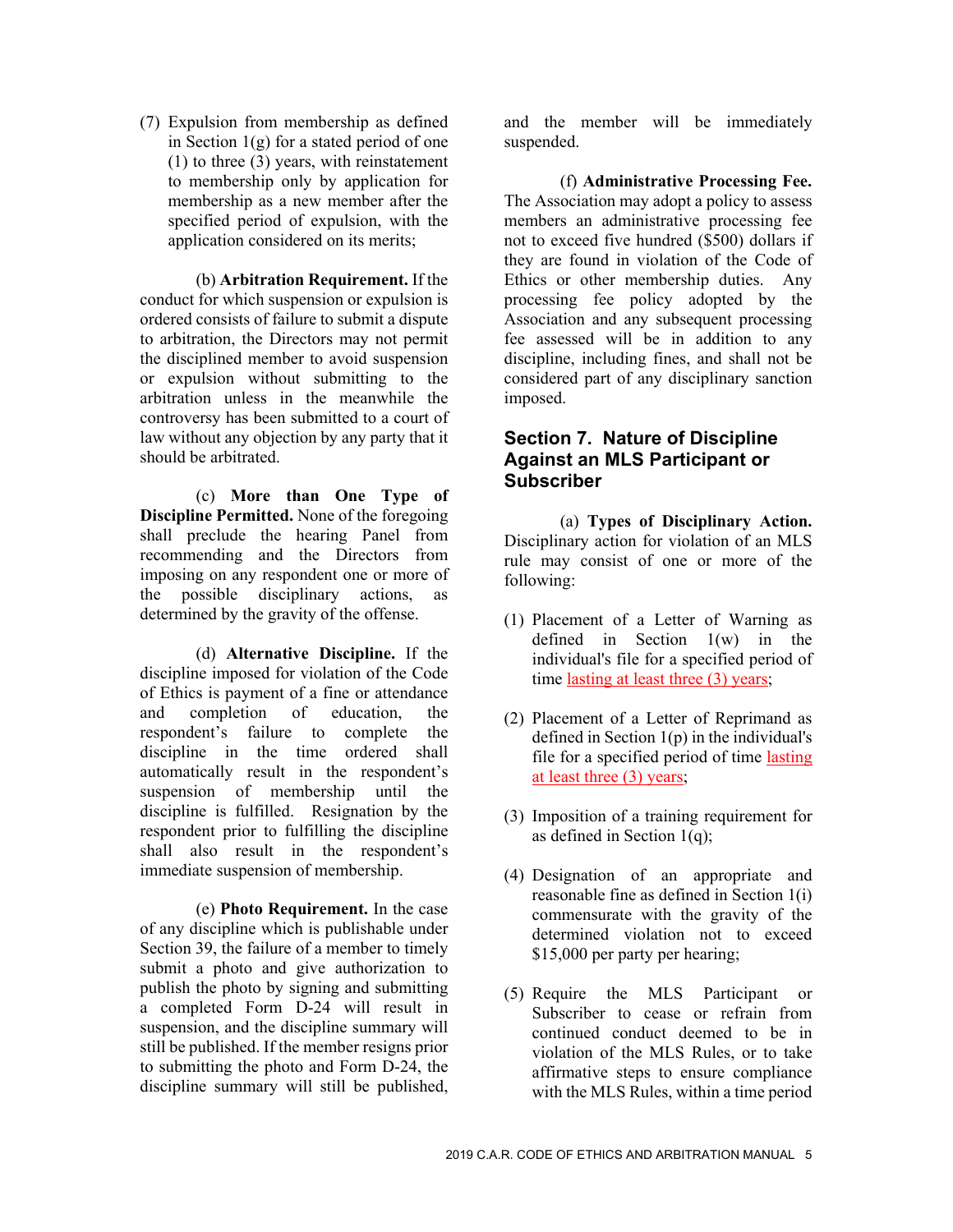to be determined by the hearing panel. Where discipline is imposed pursuant to this subsection, the decision should also include additional discipline (e.g., suspension or termination of MLS services) that will be imposed for failure to comply by the date specified, and to continue to comply for a specified period not to exceed three (3) years from the date of required compliance.

- (6) Suspension of MLS services as defined in Section  $1(v)$  for a stated period of time not less than thirty (30) days and not more than one (1) year, unless the suspension is for a remediable violation, as defined in Section  $1(p)$ , in which case the suspension shall be for the period that the violation remains uncorrected; or
- (7) Expulsion from the MLS as defined in Section 1(h) for a stated period of one (1) to three (3) years, with reinstatement to MLS services by application as a new MLS Participant or Subscriber after the specified period of expulsion, with the application considered on its merits.

(b) **More than One Type of Discipline Permitted.** None of the foregoing shall preclude the hearing panel from recommending and the Directors from imposing on any respondent one or more of the possible disciplinary actions, as determined by the gravity of the offense.

 (c) **Alternative Discipline.** If the discipline imposed for violation of an MLS rule is payment of a fine or attendance and completion of education, the respondent's failure to complete the discipline in the time ordered shall automatically result in the respondent's suspension of membership until the discipline is fulfilled. Resignation by the respondent prior to fulfilling the discipline shall also result in the respondent's immediate suspension of membership.

(d) **Administrative Processing Fee.**  The Association may adopt a policy to assess Participants and Subscribers an

administrative processing fee not to exceed five hundred (\$500) dollars if they are found in violation of the MLS rules. Any processing fee policy adopted by the Association and any subsequent processing fee assessed will be in addition to any discipline, including fines, and shall not be considered part of any disciplinary sanction imposed.

# **Section 8. Citations**

(a) **For MLS Rules Violations.** The MLS Committee, subject to approval of the Board of Directors, may implement a schedule of fines for certain MLS rules violations and direct staff to issue citations for the specified MLS rules violations and implement a procedure whereby the Participants and/or Subscribers receiving the citation may either pay the amount specified on the citation or request a full hearing in accordance with the procedures set forth in Part One of this Manual.

(b) **For Code of Ethics Violations.**  The Grievance Committee, subject to approval of the Board of Directors, may implement a schedule of fines for certain Code of Ethics violations and direct staff to issue citations for the specified Code of Ethics violations and implement a procedure whereby the REALTOR<sup>®</sup> receiving the citation may either (1) complete specified training (at the option of the Association); (2) pay the amount specified on the citation; or (3) request a full hearing in accordance with the procedures set forth in Part One of this Manual. Such Code of Ethics violations shall only be from those authorized in the C.A.R. Model Citation Schedule.

#### **Section 9. Grievance Committee**

There shall be a standing committee, known as the Grievance Committee of at least five (5) Association members. Unless the Association's bylaws specify otherwise, at least a majority shall be REALTORS®. The members of the Committee shall be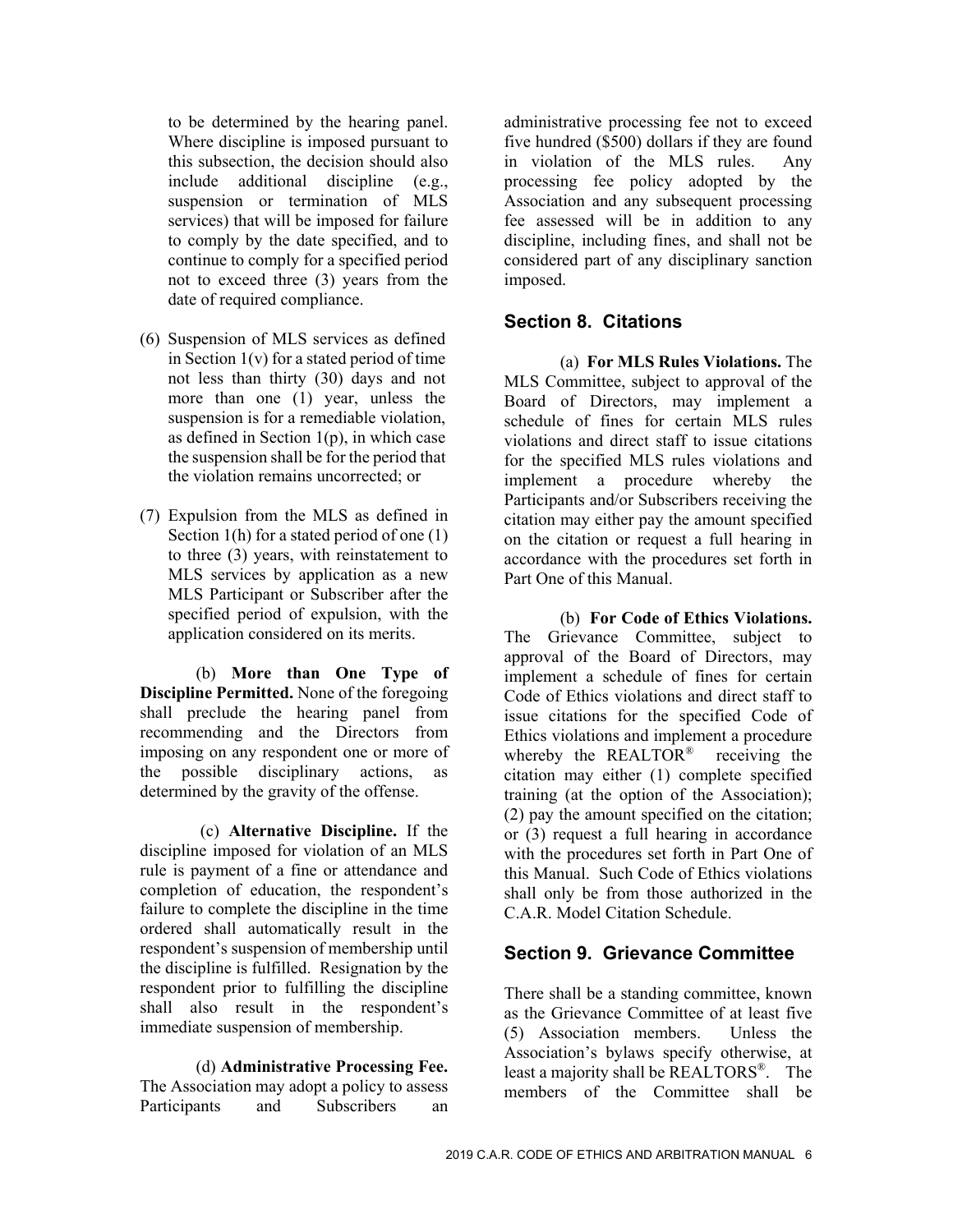appointed by the President, subject to confirmation by the Board of Directors, for staggered three (3) year terms, unless the term is otherwise specified by the Association's bylaws. One-third of the members of the first Committee so appointed shall be designated for one (1) year terms. The President shall annually designate the Chairperson and Vice Chairperson(s) of the Committee.

## **Section 10. Professional Standards Committee**

(a) **Membership; Terms.** There shall be a standing committee, known as the Professional Standards Committee, of at least nine (9) Association members. Unless the Association's bylaws specify otherwise, at least a majority shall be REALTORS®. The members of the Committee shall be appointed by the President, subject to confirmation by the Board of Directors, for staggered three (3) year terms, unless the term is otherwise specified by the Association bylaws. One-third of the members of the first Committee so appointed shall be designated for one (1) year terms. The President shall annually designate the Chairperson and Vice Chairperson(s) of the Committee.

(b) **Role of Committee Members.**  Members of the Professional Standards Committee shall be selected to serve on hearing Panels as required to hear matters of alleged membership duty and ethical misconduct by Association members that may result in discipline. In addition, the Committee hears alleged violations of MLS rules by MLS Participants or Subscribers under the provisions of Part One of this Manual and provide arbitration as requested under the provisions of Part Two of this Manual.

## **Section 11. Multi-Association Professional Standards Hearings and Shared Panelists**

(a) **Multi-Association Program.**  Notwithstanding any provision of this Manual, the Association may, by mutual resolution of the Boards of Directors of the affected Associations agree with other Associations to establish multi-Association professional standards programs, in which case the members of a Panel may include members from the participating Associations.

(b) **Sharing Panelists.**  Notwithstanding any provision of this Manual, the Association may, by mutual resolution of the Boards of Directors of the affected Associations, agree with other Associations to share its Grievance Committee and Professional Standards Committee members and Board of Directors on reviews, in which case the members of a Panel may include members from the reciprocating Association's respective Grievance Committee, Professional Standards Committee and Board of Directors.

# **Section 12. Interpretation of Bylaws**

If the interpretation of any provision of the bylaws or rule or regulation relative to the procedure of a hearing Panel's handling of a matter is raised and submitted to the hearing Panel by one or more of the parties, the interpretation by that hearing Panel of the bylaw or rule or regulation, including any interpretation of this Manual, shall be set forth as a separate finding and shall be conclusive and final, except that the Directors on review of a hearing Panel's decision shall not be bound by that hearing Panel's interpretation of the bylaws or this Manual. Failure of a hearing Panel to set forth its interpretation as required by this Section shall not invalidate the decision of the hearing Panel.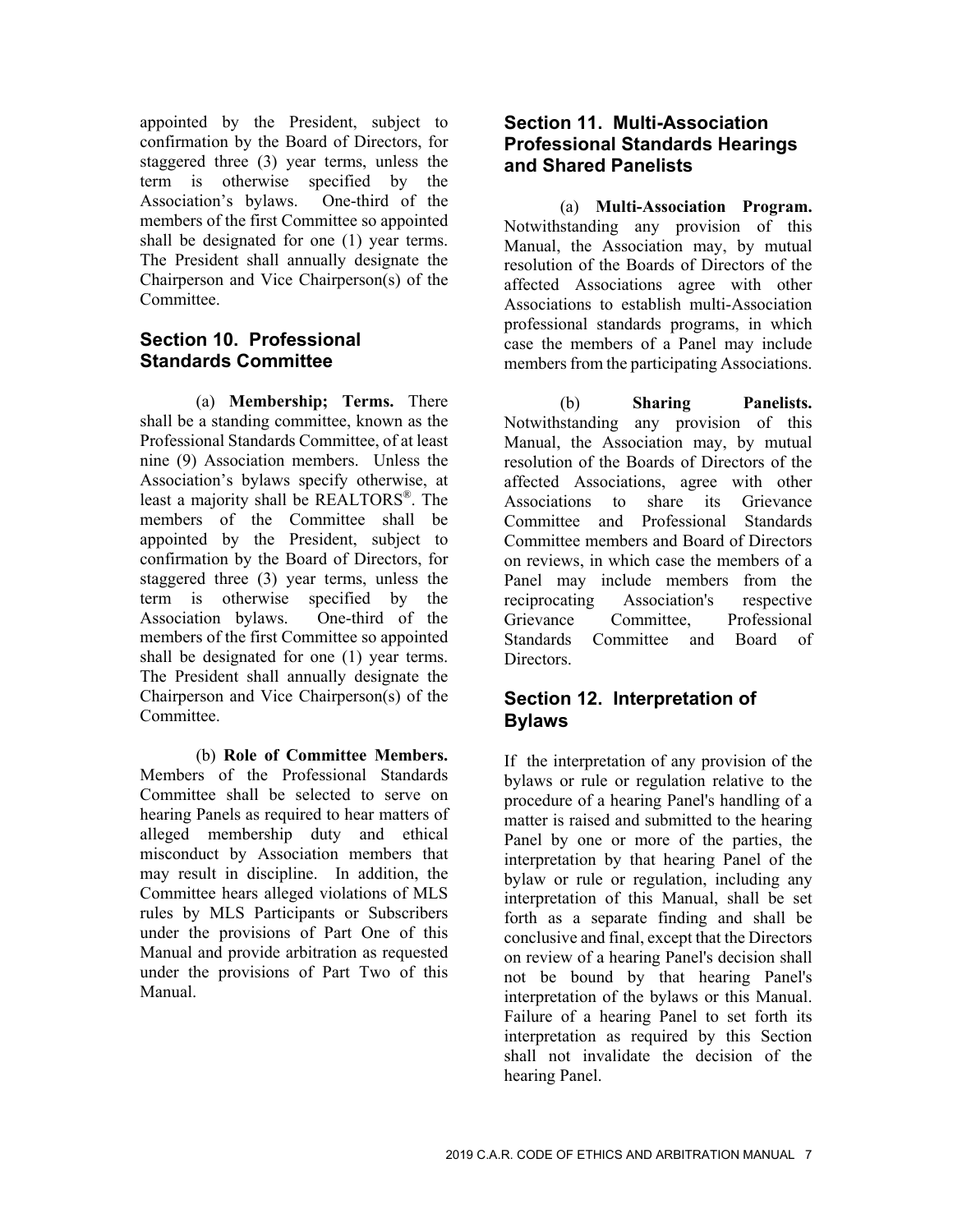# **Section 13. Notices**

(a) **Methods of Notice by Association.** Any notice required to be given or paper required to be served by the Association may be given or served by personally handing it to the party to be notified, by sending via first class mail, by any mail delivery service or by certified mail addressed to the mailing address on the records of the Association, or sent to the party by email. When possible, email is the preferred form of service for notices and documents sent by the Association pursuant to the procedures specified in this Manual. If mailed or delivered by the Association, notice shall be deemed given when placed in the mail or when given to the delivery service and deemed received within five (5) calendar days of such mailing or delivery, regardless if actually received or not.

 (b) **Email Notices.** Notices sent by email shall include the Association's request that delivery be acknowledged by the intended recipient within twenty-four (24) hours by return email. If receipt of the notice has not been acknowledged by the intended recipient within twenty-four (24) hours, the recipient will be contacted by telephone to confirm receipt and the recipient's confirmation will be noted in the file. If receipt of notices sent by email cannot be confirmed, the notices will be resent via first class mail, by any mail delivery service or by certified mail.

(c) **Names of Hearing Panel Members.** Notice of any hearing shall include the names of the members of the hearing Panel at the time said notice is given.

(d) **Timing of Notices for Hearings.**  Notice of any hearing, except for an adjourned or continued hearing, shall be given not less than twenty-one (21) calendar days beforehand, unless otherwise agreed by all the parties. An optional "fast track" process for notice, receipt, consideration and resolution of ethics complaints may be adopted by the Association. The timelines

for the "fast track" process are published in the supplement to this Manual.

## **Section 14. Waiver; Copyright Representation and Indemnification Agreement for Photos**

Each member, MLS Participant or Subscriber, by virtue of and in consideration of membership or MLS services, waives any right of personal redress against C.A.R., the Association, C.A.R. or Association employees, any member, including but not limited to, members of a Panel, or witnesses for anything done under these procedures. This includes, but is not limited to submitting a photo pursuant to Section 39, by which the member represents that the member is the copyright owner of the photo submitted to C.A.R. and the Association or has the right to license the photo to C.A.R. and the Association for publication according to the guidelines in this Manual. The member agrees to indemnify C.A.R., the Association, their affiliates, and their respective directors, officers, members, employees, agents, licensees, shareholders and subcontractors from and against any and all claims, losses, damages, liabilities and expenses, including reasonable attorneys' fees, court costs and other legal expenses, which it or they may suffer or incur in connection with any claim that the submitted photo infringes upon any third party's copyright or other intellectual property or proprietary right.

# **Section 15. Communication and Clerical**

Communications shall be directed to the Association Executive. The Association Executive shall render all necessary assistance to the parties, shall on application furnish required forms, shall receive and file all documents or other papers, and shall receive all fees and disburse all monies payable to the Association. In no event, however, shall the Association Executive provide substantive advice or interpretation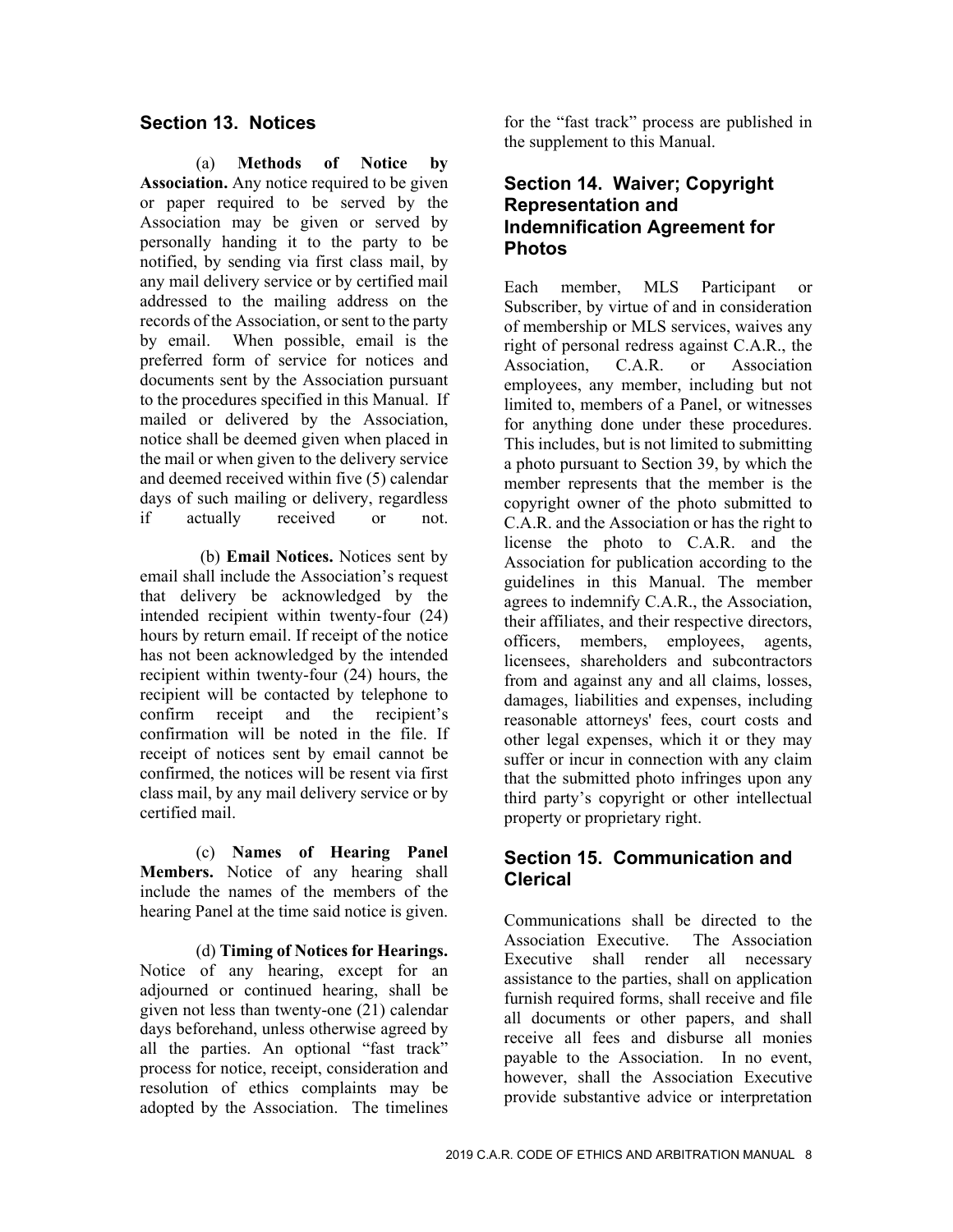of this Manual, Association bylaws or other governing documents.

#### **Section 16. Attempts to Influence Panel**

No party or party's attorney shall contact the hearing Panel members outside the hearing with regard to the hearing, and shall not attempt, directly or indirectly, to influence a member of a Panel in any matter before it, other than by giving evidence and argument in an open hearing.

# **Section 17. Confidentiality of Proceedings**

(a) **Confidentiality Obligations; Reporting to C.A.R.** All proceedings, including the allegations, findings, recommendations and decisions in disciplinary proceedings, are confidential and shall not be reported or published by the Association, any member of a Panel or any party, except all proceedings, including the allegations, findings, recommendations and decisions in disciplinary proceedings shall be reported to C.A.R. in accordance with policy adopted by the C.A.R. Directors, which requires that each Association submit such information to C.A.R. through a secure repository maintained by C.A.R. and as authorized in this Section and Section 39. Upon the conclusion of the proceedings, the Association, all Panel members and the parties shall have an obligation to maintain and protect this confidentiality except where disclosure is authorized in this Manual, including but not limited to, Section 39 regarding Publication by C.A.R. and Association Members, or as required by law.

(b) **C.A.R. Publication.** Except as provided below, if a member is found in violation of the Code of Ethics, C.A.R. shall publish the following information regarding the violation(s): (1) name and photo of the member found in violation (but not the name of the firm the member is, or was, affiliated with); (2) if the responsible broker is also

found in violation, the name of the responsible broker will also be published; (3) if a member's name is similar to another member's or MLS Participant's name, the member's real estate license number and/or office address may also be included; (4) the Article(s) of the Code of Ethics violated, (5) a brief factual synopsis of the matter with names redacted (except for the respondents found in violation); (6) discipline imposed; and (7) the effective date and duration of the discipline, if applicable; and (8) rationale in mitigation or aggravation for the discipline, if applicable. This information will be published on one or more of any authorized C.A.R. communications vehicles, such as the C.A.R. website or magazine. The information will be removed from the C.A.R. website three (3) years after initial publication.

All discipline will be published except letters of warning, cease and refrain orders, and/or education that does not include a letter of reprimand, fine, suspension or expulsion. However, if a suspension or fine is imposed because the member does not comply with the education requirement or cease and refrain order, the discipline will be published when the suspension or fine is imposed. Citations under the Ethics Citation or MLS Citation systems will not be published by C.A.R.

(c) **Local Association Publication.**  The local Association's Board of Directors may, but is not required to, adopt a policy to publish discipline in its local Association communications vehicle(s) available to its members. The local Association may adopt a policy to publish discipline that uses the same criteria as C.A.R.'s publication policy as set forth in Section 39 and Section 17(b). The local Association may also adopt, in addition to or instead of the C.A.R. publication criteria, a policy to publish discipline when a member is found in violation of the Code of Ethics a second time within a (3) year time period. Any discipline published by a local Association shall include the member's name, the fact that the member has been found in violation of the Code of Ethics, the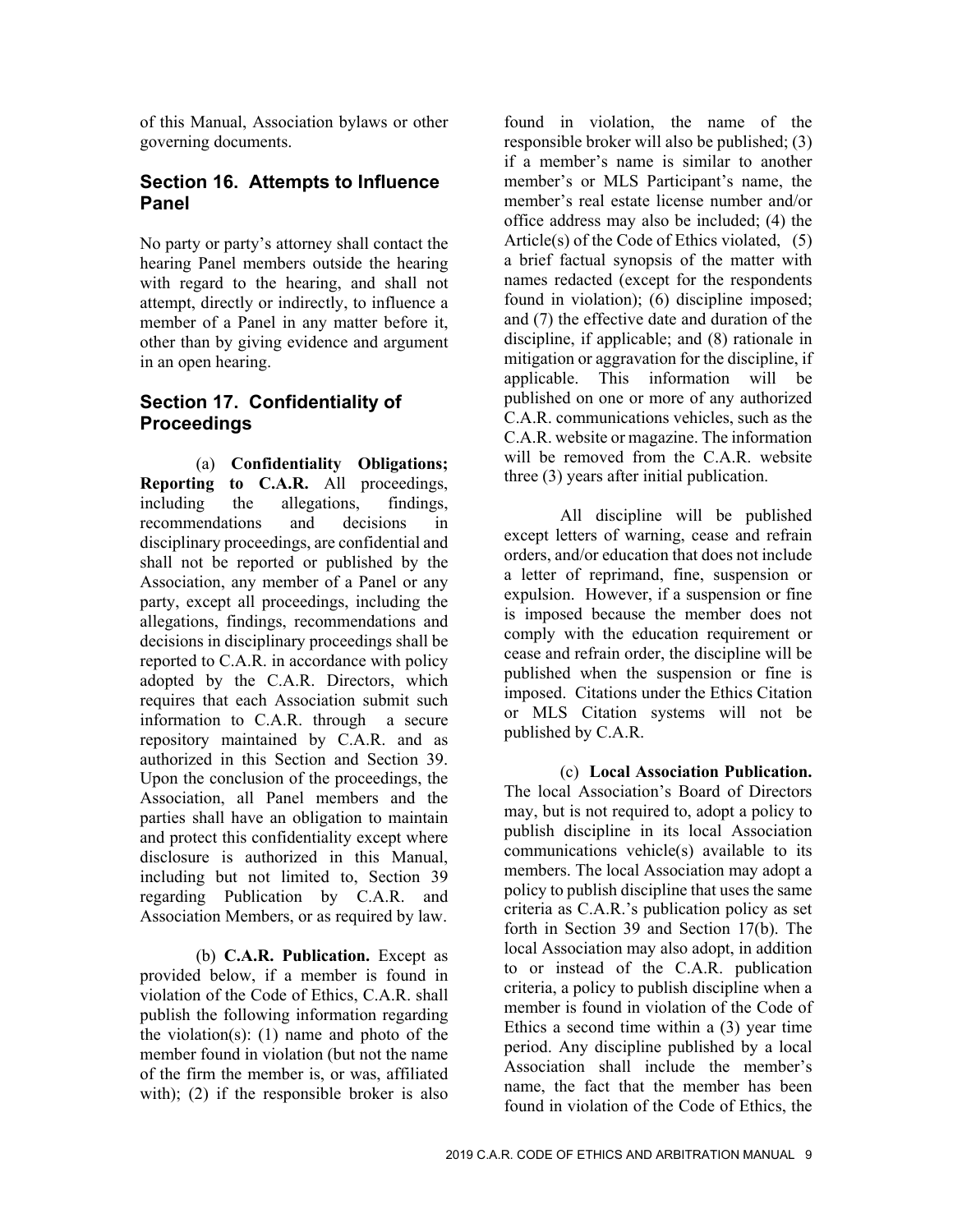Article(s) violated, and the discipline imposed. Published discipline shall not include the name of the firm the member is, or was, licensed or affiliated with. In cases where the member's name is similar to another Association member's or MLS Participant's or Subscriber's name, the member's real estate license number or office address (or both) may also be published.

(d) **Acceptable Disclosure.** The Panel members shall not discuss the proceedings, including the Panel's deliberations, with any person(s) other than the other members of the Panel, Association staff or legal counsel, the Board of Directors of the Association, or as may be required by this Manual, the MLS rules, the bylaw provisions of the Association or where disclosure is required by law. Members of the Grievance Committee acting pursuant to the provisions of Section 24 of Part One of this Manual shall not be precluded from discussion necessary to the preliminary review.

(e) **Obligations of the Parties.** The parties shall not report or publish the allegations, findings or decisions of any disciplinary proceeding to anyone except as may be required by law. Notwithstanding, the respondent in a disciplinary hearing is authorized to disclose the decision to vindicate that respondent's professional reputation. Any party to a disciplinary proceeding is authorized to disclose the decision where there is a civil proceeding involving the same facts and circumstances which gave rise to the proceeding before the Association.

(f) **Enforcement.** Actions inconsistent with this Section shall be deemed a membership or MLS duty violation. However, such actions shall not invalidate any decision made by a Panel.

## **Section 18. Right to Counsel/Other Representation**

(a) **Right to Counsel; Ethics Advocate.** Any party may be represented by legal counsel or by a REALTOR<sup>®</sup> (or both) at any ethics hearing, including reviews, even where the hearing will occur in the party's absence. If the Association has adopted the Ethics Advocate (EA) program, a subcommittee of the Professional Standards Committee of REALTORS® will be specially trained to represent parties during the disciplinary process. The role of legal counsel or EA may include preparation for hearing, including the preparation of forms and assembly of evidence, representation at the hearing, including the making of opening and closing statements on behalf of the party represented at the hearing, examining and cross examining witnesses, and introducing affidavits, documents and other relevant evidence, and representation at any review hearings, but does not include testifying as a witness. In the event the parties do not give fifteen (15) days' notice of their intention to have legal counsel or EA representation to the Association and all other parties, the hearing may be continued, and the party giving late notice may be assessed a continuance fee. An Association is not required to provide an EA for a party if the Association has not adopted the EA program.

(b) **Notice of Representation.**  Notice of intention to have representation, including the representative's name, address, and phone number must be given by the party to all other parties and the hearing Panel at least fifteen (15) calendar days before the hearing. In the event of failure to comply with this notice requirement the hearing Panel may, at its discretion, take all steps, including continuance of the matter, if necessary, to guarantee the rights of all parties to representation by counsel.

(c) **Association Legal Counsel.** Any Panel and the Directors may consult with or have legal counsel present to advise them on issues of procedure and law.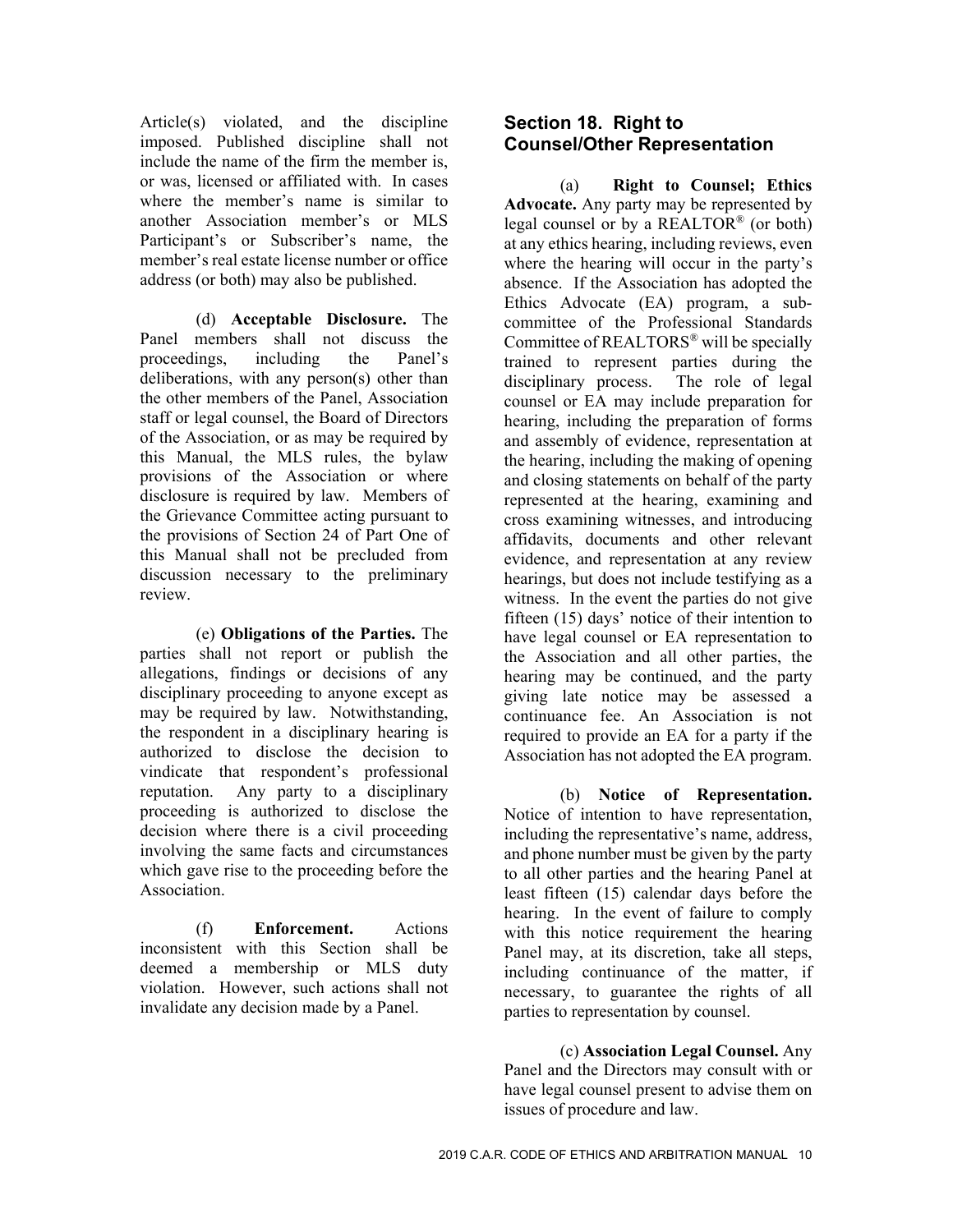#### **Section 19. Qualification for Panel**

(a) **Business Limitation.** Only one person connected with any firm, business, partnership or corporation may serve on the same Panel.

(b) **Panel Limitation.** No individual may participate in the deliberation of more than one Panel on the same matter.

(c) **Automatic Disqualification.** A person shall automatically be disqualified to be a member of a Panel in any case in which he or she is 1) a party; 2) related by blood or marriage (to the fourth degree) to a party; or 3) an employer, employee, partner or other business associate of a party.

(d) **Certificate of Qualification.**  Before sitting on any case, each member of a Panel shall sign a statement (Form D-7) that he or she is not disqualified for any of the reasons described in Section 19(c) and that he or she knows of no other reason that might prevent him or her from rendering an impartial decision.

(e) **Discussion Prior to Hearing.**  Every member of a hearing Panel (except a member of the Grievance Committee acting pursuant to the provisions of Section 24 of Part One of this Manual) shall avoid, so far as possible, discussing the case with any person prior to the hearing. If he or she does engage in any such discussion prior to the hearing, he or she must disclose the fact to the parties and to the other members of the hearing Panel as soon as practicable but no later than at the beginning of the hearing. Upon such disclosure, any party may challenge a member of a hearing Panel and, if the hearing Panel agrees, at the option of the hearing Panel, that member of the hearing Panel shall be dismissed, and a new hearing Panel member shall be selected. A party waives any objection under this Section by failure to object prior to the commencement of the hearing.

(f) **Request for Disqualification.**  Any party may file with the Association Executive a written request for disqualification of a member of a hearing Panel stating the grounds alleged as the basis for disqualification (Form D-5). Challenges submitted by any party pursuant to this Section shall be decided by the Professional Standards Chairperson or his or her designee. A party shall be deemed to have waived any grounds of disqualification of which he or she then has knowledge unless he or she files the request within ten (10) calendar days after the prospective names are transmitted to the parties. However, any member of a hearing Panel may be disqualified at any time if a majority of the members of a hearing Panel find any automatic grounds of disqualification to be present under this Section, or find any other facts which, in their judgment, may prevent the member from rendering an impartial decision or appear to do so. However, none of the foregoing is to be construed as to allow a challenge to the qualifications of members of the Association's Grievance Committee.

(g) **Absent Panel Member.** If a hearing Panel member fails or is unable to participate in a hearing, the remaining hearing Panel members may, at their option, but only with the express consent of the parties, proceed with the hearing. Only the remaining hearing Panel members may participate in the hearing and the determination thereof. Should any hearing Panel member absent him or herself during the progress of the actual hearing, that individual shall likewise not participate in the deliberations or determinations thereof. If all the parties do not agree to proceeding without the full number of the Panel originally designated, the Presiding Officer or his or her designee of the hearing Panel will recess the hearing to a date on which all hearing Panel members can be present. If the Presiding Officer or his or her designee cannot at that time schedule a new date, notice of a subsequent date shall be served on all parties herein provided.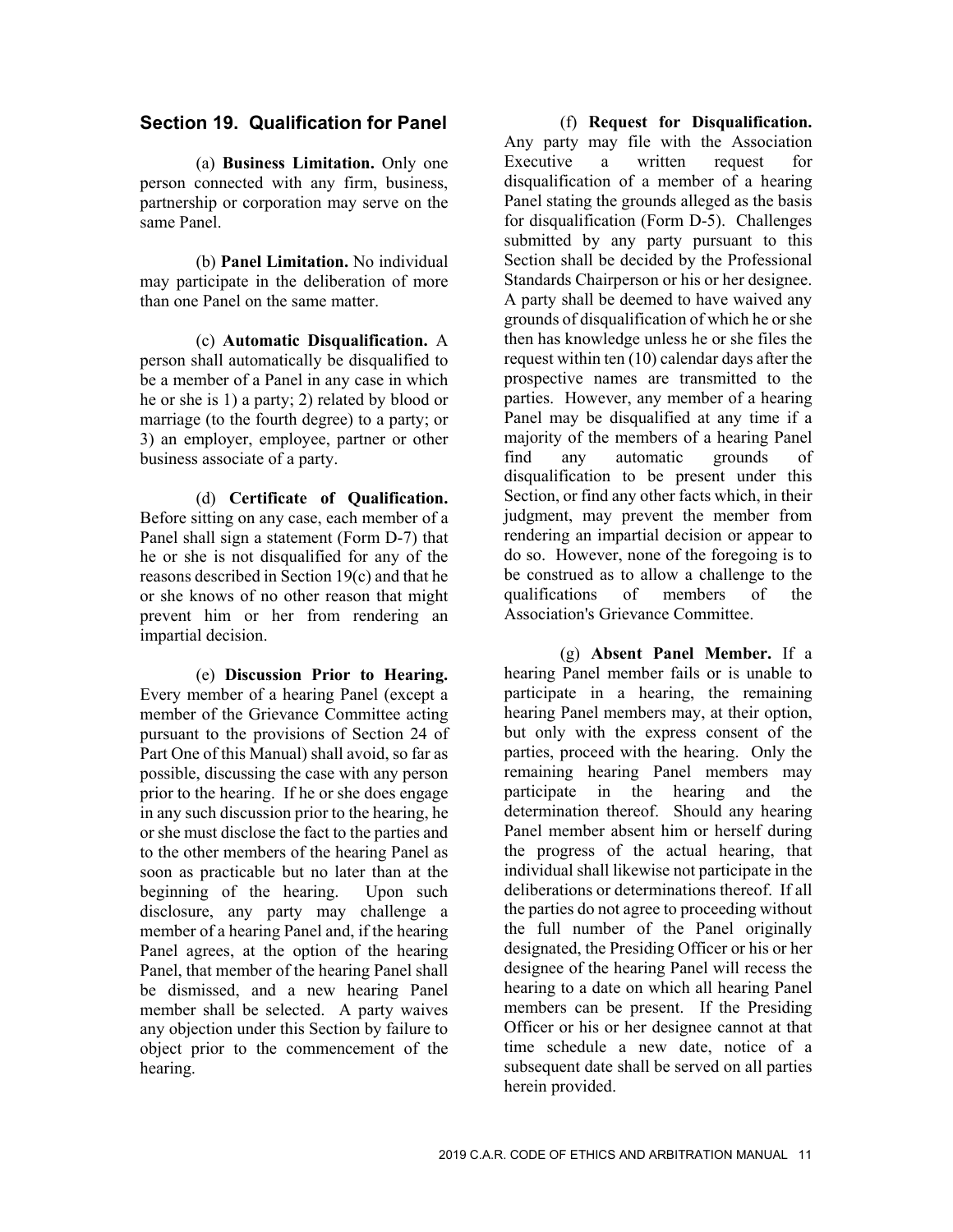## **Section 20. Filing a Complaint**

(a) **Who May File; Where to File.**  Any person, whether a member or not, having reason to believe that a member, Participant or Subscriber is in violation of any conduct subject to disciplinary action under Sections 2 and 4 of Part One of this Manual may file a complaint in writing with the Association (Form D-1) where the respondent is a member or where the property at issue is located. In the event the complaint is filed at the Association where the property at issue is located, the Association where the complaint is filed shall obtain a cooperative enforcement agreement with the Association where the respondent is a primary member. The Association Executive may require the complainant to supply the necessary number of copies of the complaint.

(b) **Timing of Filing.** A complaint meeting all filing requirements must be filed within one hundred and eighty (180) calendar days after the facts constituting the matter complained of could have been known in the exercise of reasonable diligence or one hundred eighty (180) days after the conclusion of the transaction, or event, whichever is later.

(c) **Preliminary Review.** The Association Executive may conduct a preliminary review of the complaint to determine whether the complaint is subject to disciplinary action by the Association and otherwise complies with the filing requirements of this Manual. The Association Executive shall only conduct such preliminary review as is necessary to make this determination and any decision reached by the Association Executive shall not be considered a decision on the merits of the dispute. In the event there is a dispute as to whether a complaint has been properly filed, the Association Executive shall refer such disputes to the hearing Panel for consideration. Directly before the hearing, both parties will be given the chance to argue before the hearing Panel as to whether the complaint was timely filed, and the hearing

Panel will decide whether to proceed with the complaint or dismiss the complaint for not being timely filed.

(d) **Disciplinary and Arbitration Complaints Filed Together.** If both a disciplinary and an arbitration complaint are filed against the same Respondent and arising out of the same matter, the disciplinary complaint is processed through the Grievance Committee first. If the Grievance Committee recommends that the matter be forwarded for a hearing, the complaint should be held in abeyance pending the outcome of the arbitration. The disciplinary hearing is held after the arbitration has been completed and must be before a different hearing Panel.

(e) **Ethics Advocate.** If the Association has adopted the Ethics Advocate program, the complainant may request the assistance of an Ethics Advocate ("EA"), by submitting a Request for Ethics Advocate packet (Forms D-23, D-23A & D-23B) to the Association. The EA is authorized to help the complainant draft the Complaint (Form D-1) and other forms required for the disciplinary process. In addition, the EA may represent the complainant at the hearing, as set forth in Section 18(a).

## **Section 21. Designated REALTOR® as a Respondent in an Ethics Hearing**

(a) **Optional Addition to Complaint.** If anyone other than a Designated REALTOR® is named as the respondent in a complaint alleging ethical misconduct, that individual's Designated REALTOR® as defined by the Association bylaws, at the time of the acts giving rise to the complaint may, but is not required to be, named as a respondent.

(b) **Notice to Designated REALTOR®; Right to Attend.** If a Designated REALTOR® is not named as a respondent, the Designated REALTOR® shall receive notice and a copy of the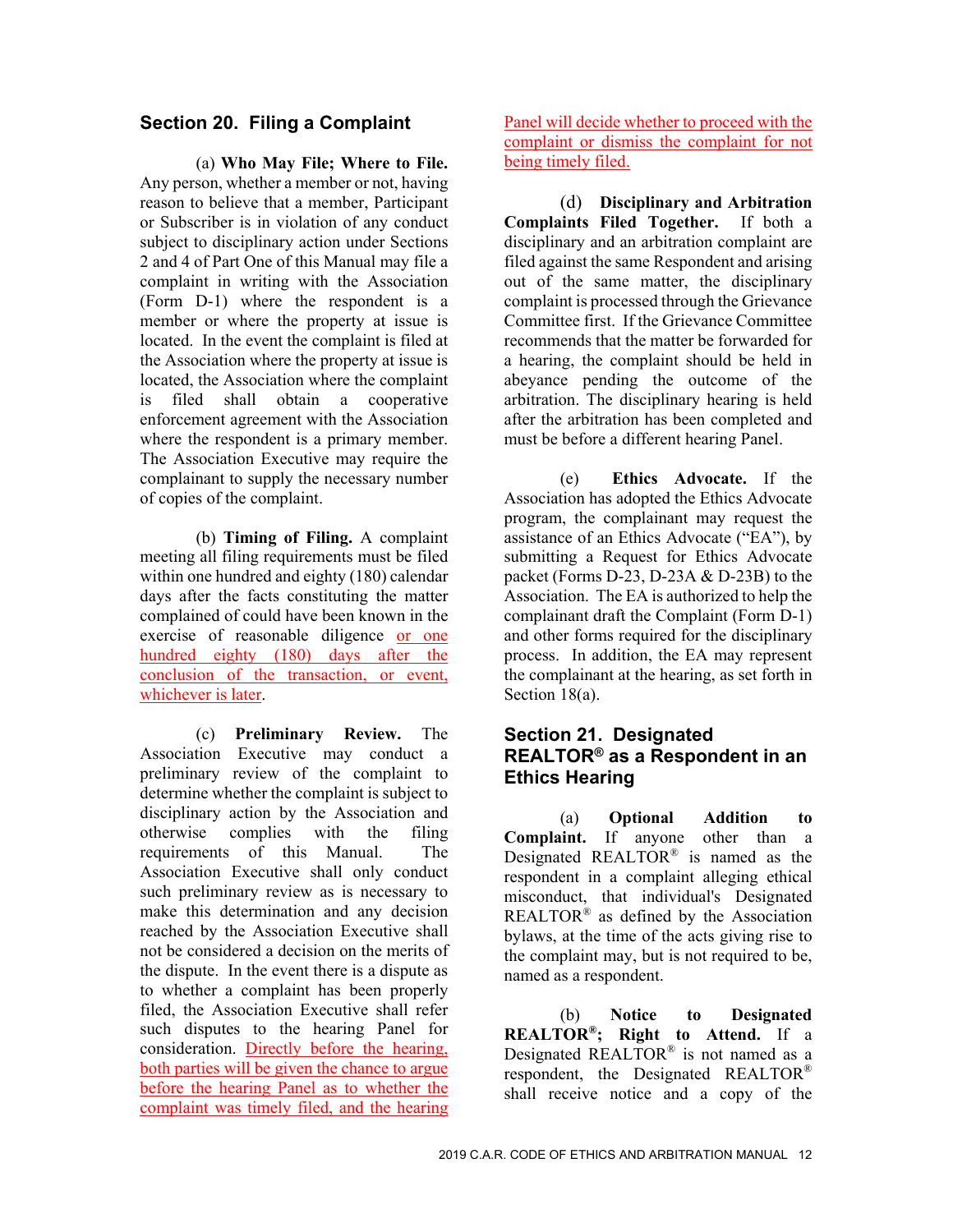complaint and all subsequent information regarding the complaint including any decision of a hearing Panel and any final action taken by the Board of Directors. The Designated REALTOR® shall also have the right to attend and be present at any hearing or review regarding the complaint without any requirement to provide notice of attendance. The Designated REALTOR® may make opening and closing statements on behalf of the respondent, examine and crossexamine parties and witnesses, introduce affidavits, documents and other admissible relevant evidence, consult with or testify on behalf of the respondent, and respond directly to questions from the Panel.

# **Section 22. MLS Participant as a Respondent in an MLS Rules Hearing**

(a) **Optional Addition to Complaint.** If anyone other than an MLS Participant is named as the respondent in an MLS rules hearing, that individual's MLS Participant as defined by the MLS Rules, at the time of the acts giving rise to the complaint may, but is not required to be, named as a respondent.

(b) **Notice to MLS Participant; Right to Attend.** If a MLS Participant is not named as a respondent, the MLS Participant shall receive notice and a copy of the complaint and all subsequent information regarding the complaint including any decision of a hearing Panel and any final action taken by the Board of Directors. The MLS Participant shall also have the right to attend and be present at any hearing or review regarding the complaint.

# **Section 23. Joinder of Multiple Parties or Complaints**

Upon request of a party or upon its own motion, the Grievance Committee or the hearing Panel may join together multiple complaints arising out of the same set of circumstances or multiple parties involved in

the same transaction to be heard at the same time. In addition, the Grievance Committee or the hearing Panel may join together complaints alleging an MLS rules violation and complaints alleging unethical misconduct involving the same parties and arising out of the same transaction to be heard at the same time.

## **Section 24. Action of the Grievance Committee**

(a) **Review of Complaint by Grievance Committee.** The Association Executive shall promptly refer any complaint submitted according to Section 20 of Part One of this Manual to the Chairperson of the Grievance Committee, who, no later than forty-five (45) calendar days after the Association's receipt of the complaint, shall arrange to have the complaint reviewed by the Grievance Committee or designate three or more members of the Grievance Committee to (1) designate the complaint for a citation as set forth in Section 8(b); (2) dismiss the complaint as unworthy of further consideration; (3) refer it back to the complainant as appropriate for arbitration prior to or instead of a disciplinary hearing; or (4) refer it back to the Association Executive for hearing.

(b) **Preliminary Nature of Review.**  The Grievance Committee is to make only such preliminary review and evaluation of the complaint as required to determine whether the complaint warrants further consideration by a hearing Panel of the Professional Standards Committee. The Grievance Committee does not conduct hearings and does not determine if a violation of the Code of Ethics, Association bylaws or MLS Rules has occurred.

(c) **Request for Hearing after Citation.** If, after receiving a citation for violation of the Code of Ethics as set forth the Section 8(b), the respondent requests a hearing under Part One of this Manual, the Grievance Committee shall reexamine the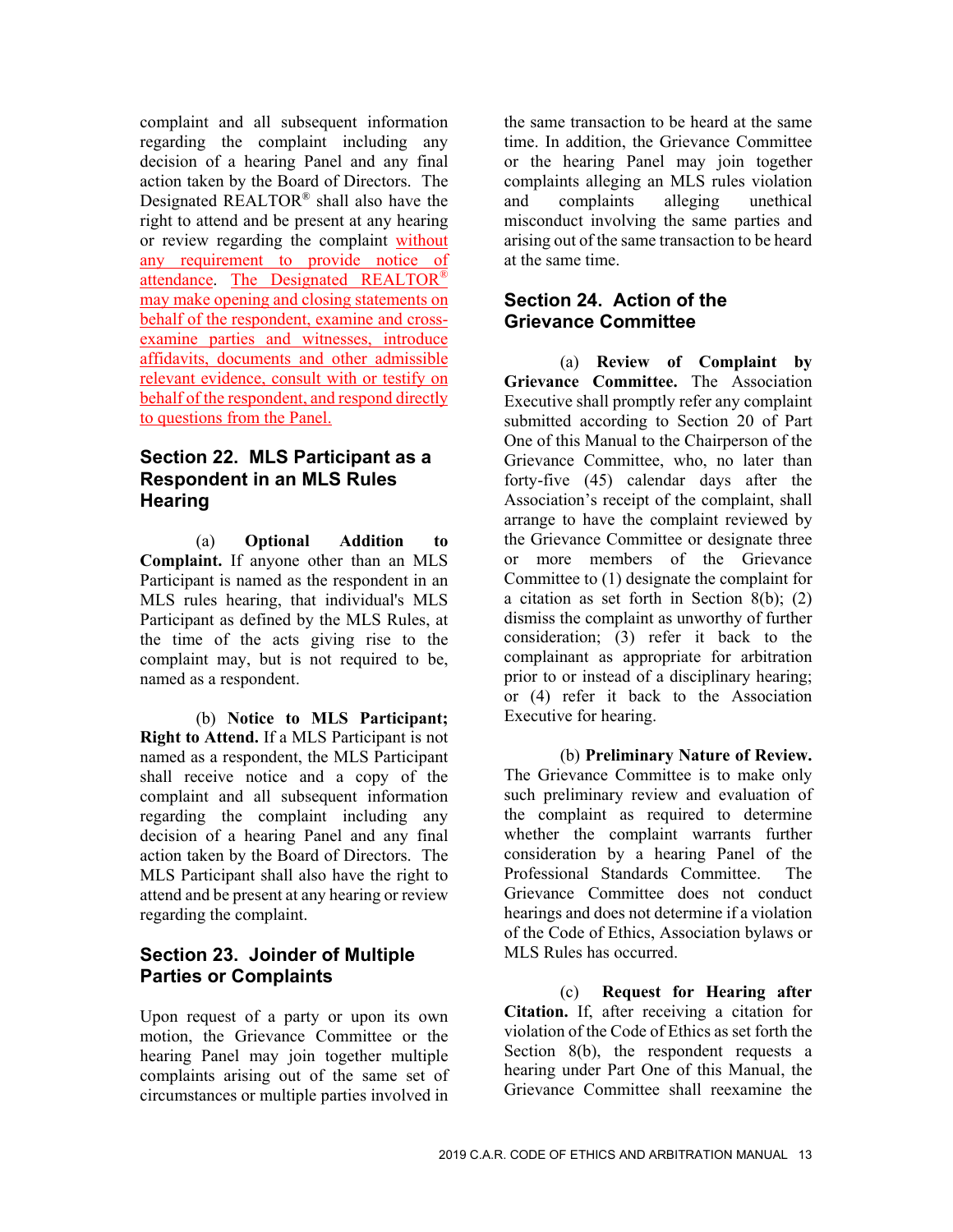complaint and may amend it in accordance with this Section 24.

(d) **Grievance Committee as Complainant.** Upon its own motion, the Grievance Committee may, and upon instruction of the Directors must, investigate the actions of any member when there is reason to believe that the member's conduct may be subject to disciplinary action. If the evidence warrants a hearing, the Grievance Committee shall prepare a complaint, refer it to the Association and designate one or more of its members on behalf of the Grievance Committee as complainant to present the case at the subsequent hearing.

(e) **Presenting the Case on Complainant's Behalf.** If the Association does not have an Ethics Advocate to assist the complainant and if the complainant is someone other than the Grievance Committee, upon the complainant's request, the Grievance Committee may, but is not required to, designate one or more of its members to present the case at the subsequent hearing on the complainant's behalf. Another alternative is for the Association to borrow an Ethics Advocate from another association of REALTORS® in California.

(f) **Amending the Complaint.** If the Grievance Committee determines that the respondent's alleged conduct may be the basis for a violation but that an inappropriate membership or MLS duty has been cited, the Grievance Committee may amend the complaint by deleting or adding the appropriate duty based on the facts alleged in the complaint. If the Grievance Committee determines that a membership or MLS duty should be added to the complaint, and the complainant will not agree to the addition, the Grievance Committee files its own complaint and both complaints will be heard simultaneously by the same hearing Panel.

(g) **Dismissing Allegations in a Complaint.** If the complaint asserts multiple allegations and the Grievance Committee determines that one or more of the allegations

would not warrant a hearing, that portion of the complaint may be dismissed while the balance of the complaint is forwarded for a hearing before a hearing Panel of the Professional Standards Committee.

(h) **Joinder.** The Grievance Committee may join together multiple parties or complaints as provided in Section 23 of this Manual.

(i) **Anonymous Complaints.** An Association's Board of Directors may decide whether or not to accept anonymous complaints. If an Association does accept anonymous complaints, a Subcommittee of the Grievance Committee shall review and may investigate an anonymous complaint and 1) dismiss the complaint as unworthy of further consideration; 2) notify the respondent of the complaint and give an opportunity to correct; 3) refer the complaint to the Professional Standards Committee for hearing; or 4) issue an ethics citation. If the Subcommittee, on behalf of the Grievance Committee, refers the matter for hearing, the Grievance Committee shall be the complainant and one of the members of the Subcommittee shall represent the Grievance Committee at the hearing.

(j) **Disclosure of Decision.** Any decision by the Grievance Committee shall not be disclosed to any person except the Professional Standards chairperson, the hearing Panel, the complainant(s), respondent(s), Association staff and legal counsel, or a Panel of the Directors upon review.

## **Section 25. Review of Grievance Committee Decision**

(a) **Request for Review.** Within ten (10) calendar days from the date the Grievance Committee decision is sent to the complainant, the complainant may request in writing (Form G-4) a review by a Panel of the Directors of a decision to dismiss the complaint or to delete a membership duty or MLS rule from the complaint.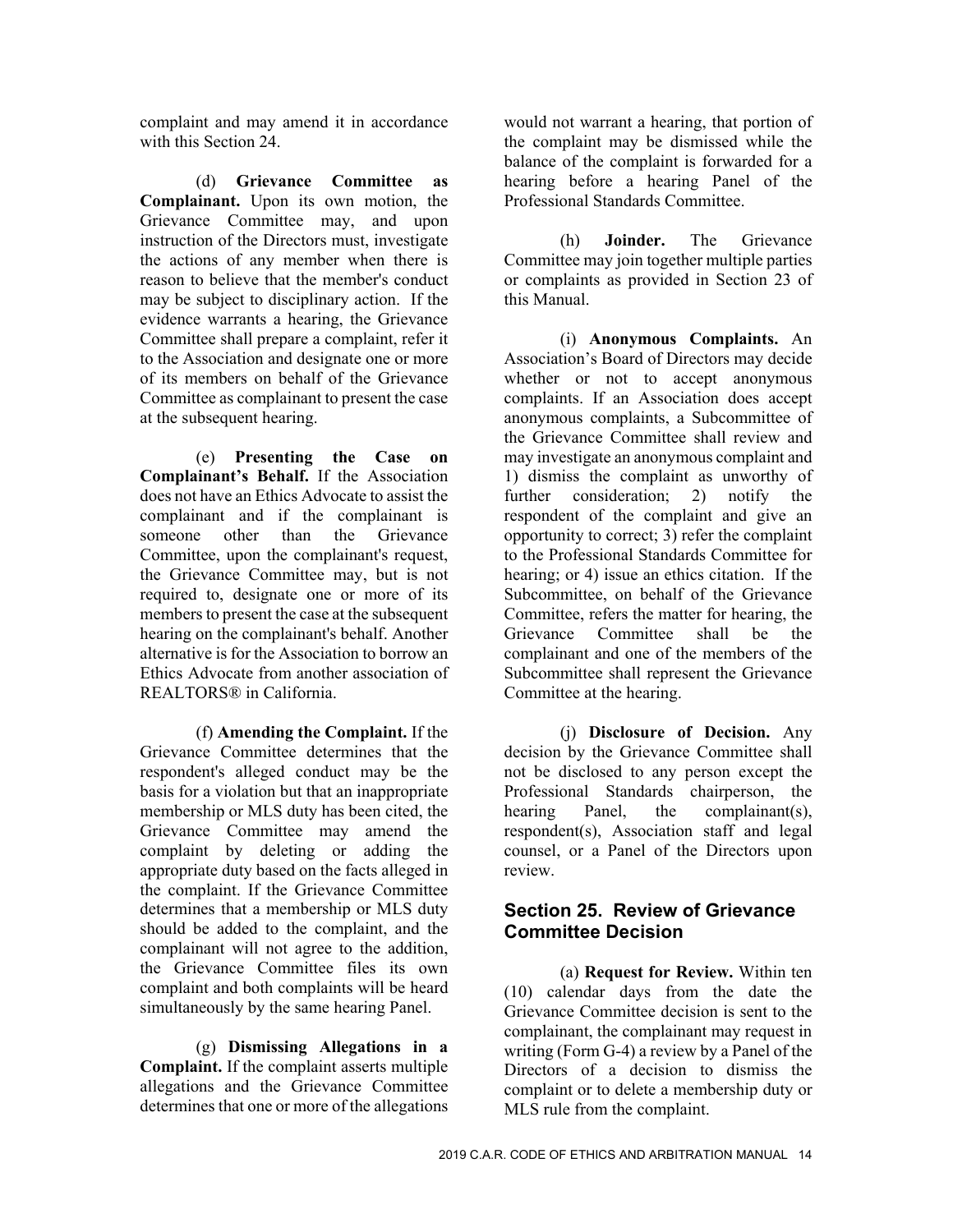(b) **Directors' Review.** The President will select a Panel of the Directors (not less than three (3)) to conduct the review. When conducting the review, the Directors are subject to automatic disqualification under the grounds set out in Section 19 of Part One of this Manual. Each Director must sign a statement (Form D-7) that he or she is not disqualified for any of the above reasons, and he or she knows of no other reason that might prevent him from rendering an impartial decision. The review Panel will consider only the information and documentation considered by the Grievance Committee. The parties shall not be present during the review.

(c) **Decision of the Directors.** The decision of the Panel of Directors conducting the review shall be final. If the Directors affirm the decision to dismiss, the complainant shall be notified and the complaint dismissed. If the decision of the Directors is to send the full complaint, or portions of the complaint, forward to a hearing, the complainant shall be notified and the complaint processed in accordance with Section 28 of Part One of this Manual. If the review is based on the Grievance Committee's decision to delete a membership or MLS duty from the complaint, and the Panel of Directors affirm this decision, the complaint shall be processed in accordance with Section 28 of Part One of this Manual. If the Panel of Directors amends the complaint to add any or all of the deleted membership or MLS duties, the amended complaint shall be sent to the complainant for signature and then processed in accordance with Section 28 of Part One of this Manual.

(d) **No Request for Review.** If there is no written request for review made within ten (10) calendar days after notice of the Grievance Committee decision is sent, the decision of the Grievance Committee shall be final.

## **Section 26. Withdrawal of Complaint**

(a) **Prior to the Hearing.** If after the Grievance Committee has recommended that a hearing be arranged, but before the hearing Panel is convened, a complainant requests withdrawal of the complaint, the Association Executive shall promptly refer the matter back to the Grievance Committee for a determination whether a potential violation of the public trust (as defined in Sections 1(n) and 39(i) of Part One of this Manual) may have occurred. Only where the Grievance Committee determines a potential violation of the public trust may have occurred may the Grievance Committee proceed as the complainant. However, see subsection (b) for the different rule if the complaint is sent back to the Grievance Committee after the hearing is convened.

(b) **During the Hearing.** After a hearing Panel has been convened, a complaint may be withdrawn only with the Panel's approval. In such event, the Panel shall refer the complaint back to the Grievance Committee. If the Grievance Committee determines there is sufficient information to go forward with the hearing, even if the complaint does not involve a potential violation of public trust, the complaint shall be amended to name the Grievance Committee as complainant and the hearing shall be continued to a new date. The respondent shall be provided with a copy of the amended complaint in such case. The Panel may also refuse to allow the complaint to be withdrawn and proceed with the hearing, or allow the complaint to be withdrawn with no further action. Such withdrawal under subsection (a) or (b) of this Section would not constitute a decision on the merits.

## **Section 27. Amendment of Complaint**

(a) **Prior to the Hearing.** At any time prior to the hearing on the complaint, the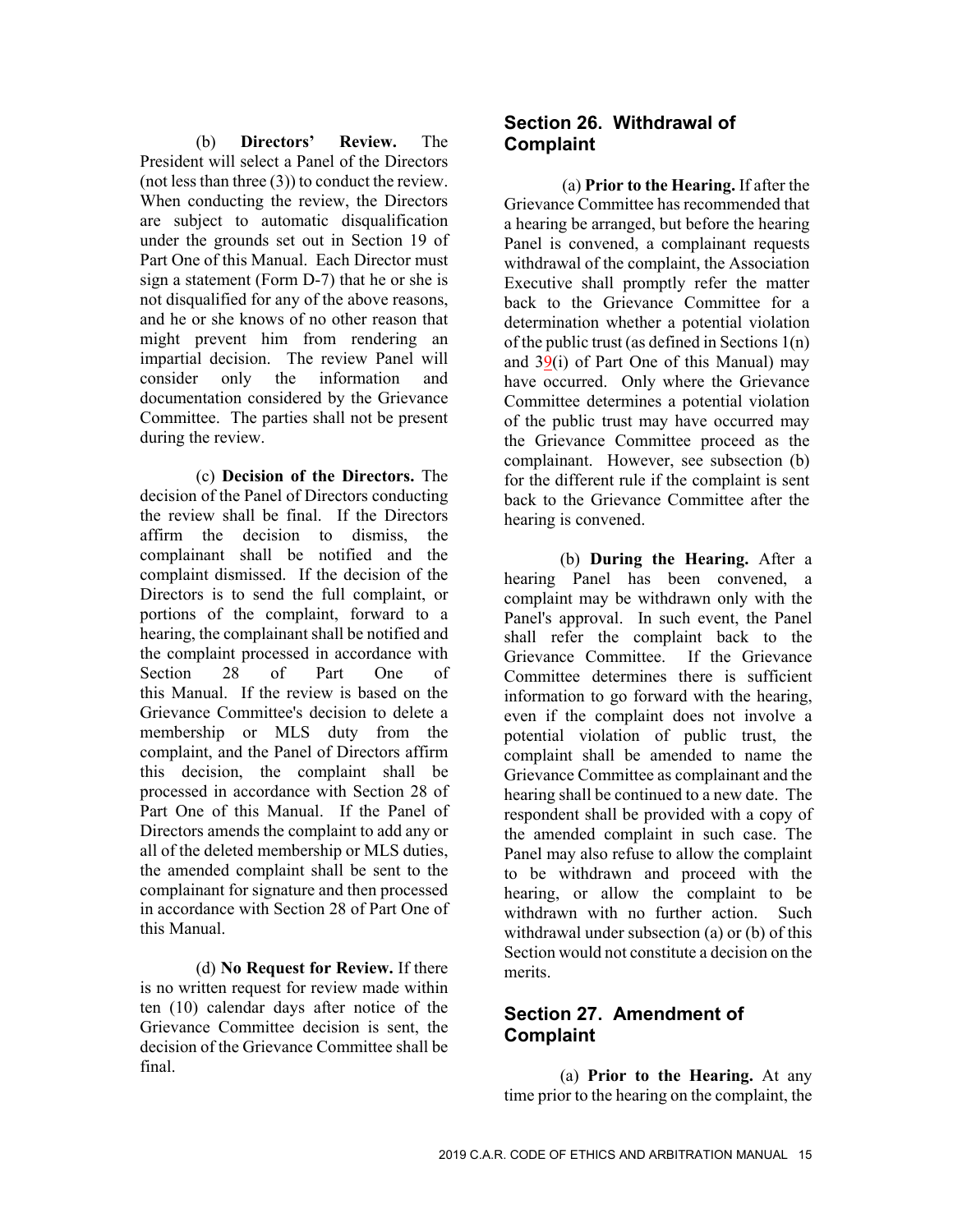complainant may file an amended complaint (i.e. add or delete Articles and/or respondents) with the Association Executive. If an amended complaint is filed prior to the hearing being convened, the complaint shall be sent to the Grievance Committee for review in accordance with the provisions of Section 24 of Part One of this Manual. If the Grievance Committee refers the amended complaint for a hearing, the Association Executive shall follow those procedures set forth in Section 28 of Part One of this Manual. If the Grievance Committee does not refer the amendment for a hearing, the matter shall proceed on the original complaint. If the complainant submits additional documentation, the matter does not need to be reviewed again by the Grievance Committee.

(b) **During the Hearing.** At any time during the hearing, the complaint may be amended either by the complainant or upon motion of the hearing Panel. The hearing Panel may disallow the requested amendment and proceed to hear the original complaint. If the amended complaint is allowed, the amended complaint shall be filed in writing, signed by the complainant or by the Presiding Officer, a copy given to the respondent, and a continuance granted if requested by a party.

(c) **Joinder.** The hearing Panel may join together parties or complaints as set out in Section 23 of Part One of this Manual. In such event, the procedures of subsection (b) of this Section shall be followed.

# **Section 28. Initiating a Disciplinary Hearing**

(a) **Documents Sent to the Parties.**  After a complaint has been referred to the Association Executive by the Grievance Committee with instruction to arrange a hearing, the Association Executive shall transmit to each respondent: 1) a copy of the complaint; 2) the Notice to Respondent (Form D-2); 3) the Request for Ethics Advocate packet (Forms D-23, D-23A & D-23B), if the Association has adopted the

Ethics Advocate program; and 4) the Response (D-3) with directions to return the Response and Request for Ethics Advocate packet within fifteen (15) calendar days from the date the request for the Response was transmitted to the respondent. The Association Executive may require the respondent to supply the necessary number of copies of the Response. The Association Executive shall concurrently at this time transmit both the complainant and respondent a list of names of members of the Professional Standards Committee from which the disciplinary hearing Panel will be selected, the Notice of Right to Challenge Panel Members and Availability for Hearing (Form D-4), and the Reasons for Challenge – Panel Member (Form D-5).

(b) **Respondent Request for Ethics Advocate.** If the Association has adopted the Ethics Advocate program, the respondent may request the assistance of an Ethics Advocate ("EA"), by submitting the Request for Ethics Advocate packet (Forms D-23, D-23A & D-23B) to the Association. The EA is authorized to help the respondent draft the Response (Form D-3) and other forms required for the disciplinary process. In addition, the EA may represent the respondent at the hearing, as set forth in Section 18(a).

(c) **Response not Required; Late**  Filing. The respondent may submit a response, but regardless of whether he or she does or not, the hearing may be scheduled and conducted in the absence of the respondent. A hearing Panel may accept late filing of the response at its discretion.

(d) **Notifying Complainant of Response.** Not later than fifteen (15) calendar days from the date of transmitting the complaint to the respondent, the Association Executive shall transmit copies of the response, if any, to the complainant or notify the complainant that no written response has been filed.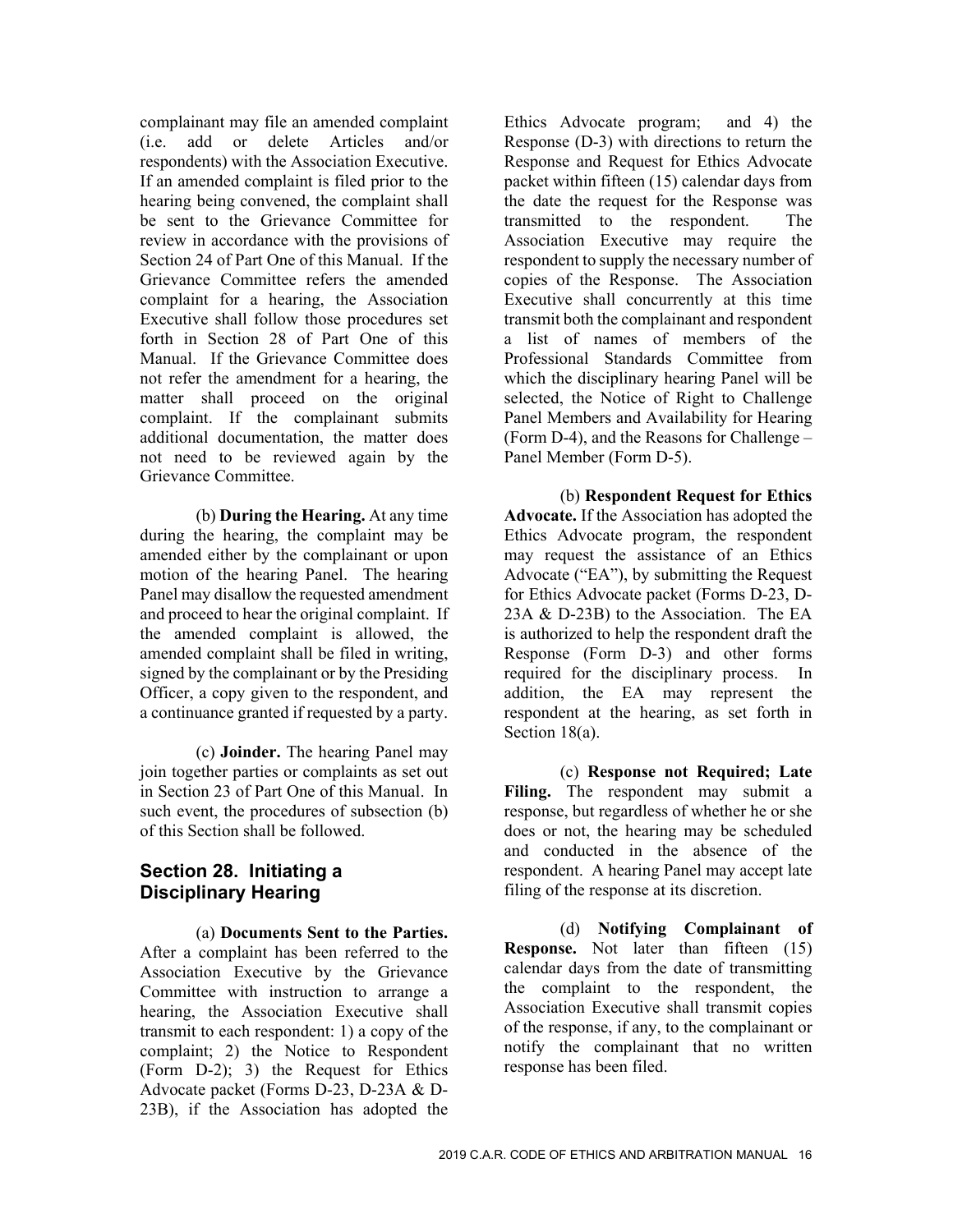(e) **Selecting the Hearing Panel.**  From the names of members of the Professional Standards Committee not challenged by either party within fifteen (15) calendar days from the date the names are transmitted to the parties, the Chairperson of the Professional Standards Committee or his or her designee shall then select from the Professional Standards Committee a hearing Panel as provided in subsection (f) of this Section and Section 19 of this Manual. It shall be a membership duty of anyone so appointed to serve on a hearing Panel unless disqualified.

(f) **Composition of Hearing Panel.**  A hearing Panel must have an odd number of members (not less than three) except as provided in Section 19(g) of this Manual. If the Association's bylaws require a majority of real estate brokers on the Professional Standards Committee, a majority of each Panel shall be licensed real estate brokers. If the complainant or respondent is a salesperson (either a licensed salesperson or licensed real estate broker acting in the capacity of a salesperson), a hearing Panel member shall also be a salesperson.

(g) **Presiding Officer.** The Professional Standards Committee Chairperson or his or her designee shall select one (1) of the hearing Panel members to be the Presiding Officer. The Presiding Officer will be responsible for conducting the hearing and may prescribe any procedure for the hearing not inconsistent with the provisions of this Manual.

(h) **Alternate Panel Member.** The Professional Standards Committee Chairperson or his or her designee may select an alternate from the list of members of the Professional Standards Committee not challenged to attend the hearing. The alternate will not participate in any phase of the process unless the alternate is asked to substitute for one of the original hearing Panel members for any reason. The alternate has the same duties of confidentiality as the other hearing Panel members.

(i) **Notice of Date, Time, and Place of Hearing.** No later than twenty (20) calendar days after the Grievance Committee decision to forward a complaint for a hearing is final, the Association Executive shall designate the date, time and place of the hearing and shall notify the parties and hearing Panel in writing (Form D-6). Each party shall be given at least twenty-one (21) calendar days prior notice of the hearing but appearance at a hearing without objection by any party will constitute a waiver of such notice requirement.

(j) **Waiver of Objection to Panel Member; Appointing Replacement to Challenged Panel Member.** A party will be deemed to have waived all objections to any person whose name he or she does not challenge, as provided in Section 19 of Part One of this Manual. If a challenge to proposed members of the hearing Panel results in an insufficient number of members to constitute the Panel, the President may appoint other qualified Association members to serve as hearing Panel members.

(k) **Notification of Procedure.** The Association Executive shall provide to each party the outline of procedure prior to the hearing (Form D-8).

# **Section 29. Duty to Give Evidence**

When requested by a party to a hearing, giving not less than ten (10) calendar days' notice, or when summoned by any Panel to do so, members, MLS Participants and Subscribers shall appear at the hearing, produce any records or data pertinent to the case and designated by the hearing Panel, and to testify truthfully. It shall be a membership duty and an MLS rules requirement to comply with such requests. Once evidence has been submitted at a hearing by a party, the party does not have the right to ask the other party or the hearing Panel to return or destroy that evidence. All parties who appear (in-person and remotely) at a hearing are required to answer all questions by the Panel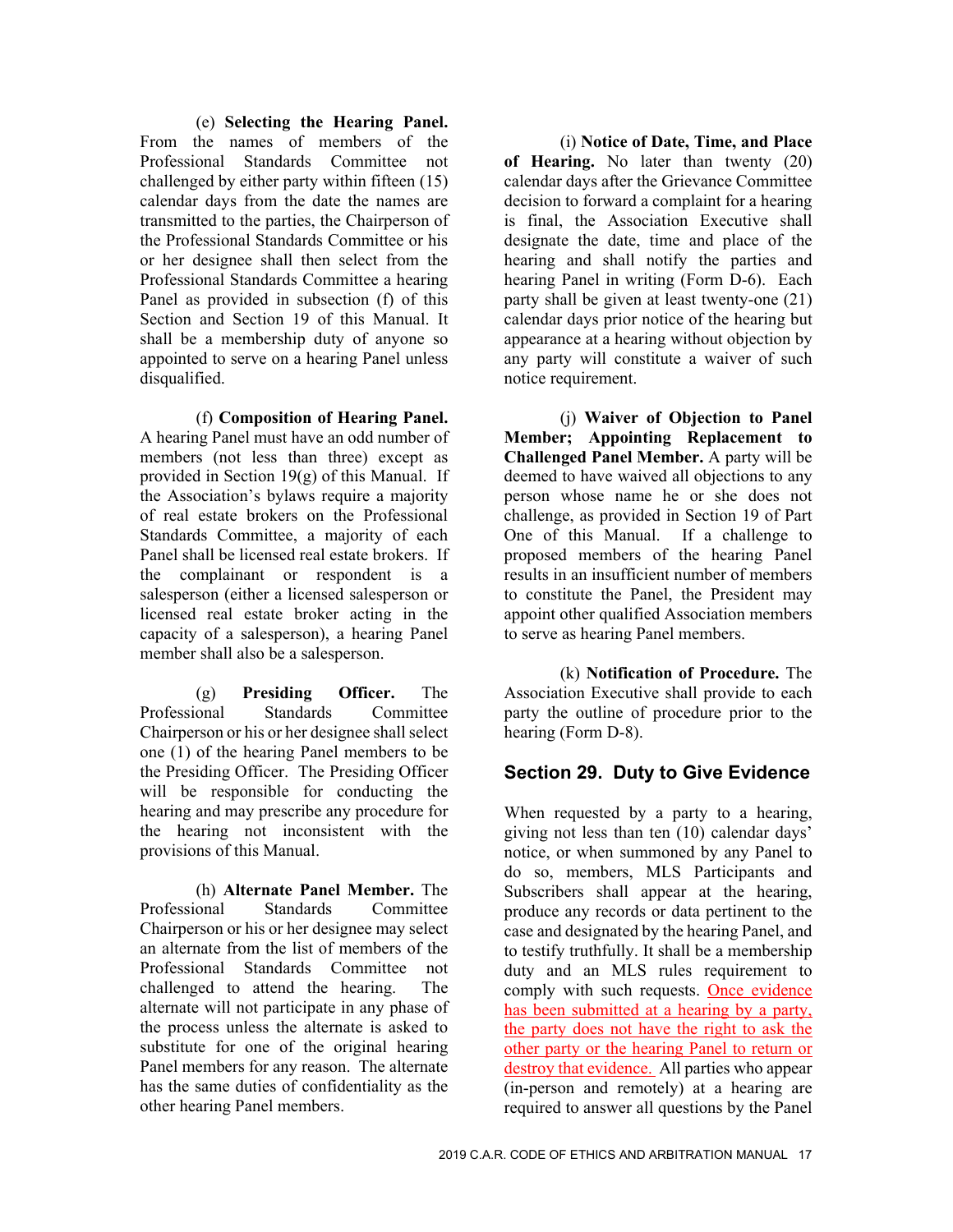and by any other party and are not entitled to advance notice. Refusal of a party to appear at a disciplinary proceeding, to submit him or herself or his or her records to examination or to comply with a request of the hearing Panel for relevant information may be deemed an admission of the truth of the claim against him or her. The presiding officer of the hearing Panel may allow a party or witness to remotely testify or attend the hearing upon written request, as long as the Panel is satisfied that safeguards are in place to assure the identity of the person testifying or attending and the confidentiality of the hearing.

#### **Section 30. Witnesses**

Every party must have his or her own witnesses present at the hearing, and the hearing Panel may summon its own witnesses. All witnesses, except the parties to the hearing, will be excused from the hearing room except while testifying. Upon written request, as long as the Panel is satisfied that safeguards are in place to assure the identity of the person testifying and the confidentiality of the hearing, the presiding officer of the hearing Panel may allow a witness to testify remotely.

# **Section 31. Continuances**

Request for continuance of a hearing shall be in writing and state the reason for the request. Parties' requests for continuances shall only be granted when all parties mutually agree to a subsequent specified date or when the Professional Standards Chairperson, his or her designee, or the hearing panel chair determines that denying the request for continuance would deny the requesting party a fair hearing. Continuances requested after a hearing has convened shall be considered by the hearing Panel, and granted as necessary.

#### **Section 32. Continuance Fees**

Each party shall be entitled to one continuance of a hearing, for good cause, without assessment of a continuance fee. For all subsequent requests for continuance, the Board of Directors may establish a schedule of fees. If a continuance is requested because of failure to adequately notify the Association and opposing party of representation by counsel or a REALTOR®/Ethics Advocate, the party giving the inadequate notice may be assessed a continuance fee, not the party requesting the continuance.

## **Section 33. The Hearing**

(a) **Statements of Qualification; Acknowledgment of Receipt of Outline of Procedure.** The hearing Panel, prior to the hearing, must sign a statement certifying that they are unaware of any reason why they should be disqualified from serving on the hearing Panel (Form D-7). At the beginning of the hearing, each party shall sign a statement to the effect that he or she has received and read the outline of procedure (Form D-9) and either 1) understands the procedure and has no objection or questions concerning it; or 2) specifies what objections or questions he or she has and what changes he or she desires. The hearing Panel shall act upon any such objection or request as it deems proper.

(b) **Conducting the Ethics Hearing.**  The parties to the dispute shall with diligence present to the hearing Panel in writing such statements and proofs as they desire. Proofs may be submitted in the form of affidavits or otherwise. The hearing Panel may require that statements be verified by affidavit or that the accuracy or authenticity of any documents or other papers submitted be verified by affidavit. The hearing Panel shall receive oral testimony if any party to the disciplinary hearing requests, or if in the hearing Panel's opinion, it is necessary or desirable. The hearing Panel may determine what personal appearances should be made by the parties and regulate the holding of hearings. The hearing Panel may receive and consider any evidence it deems material and proper.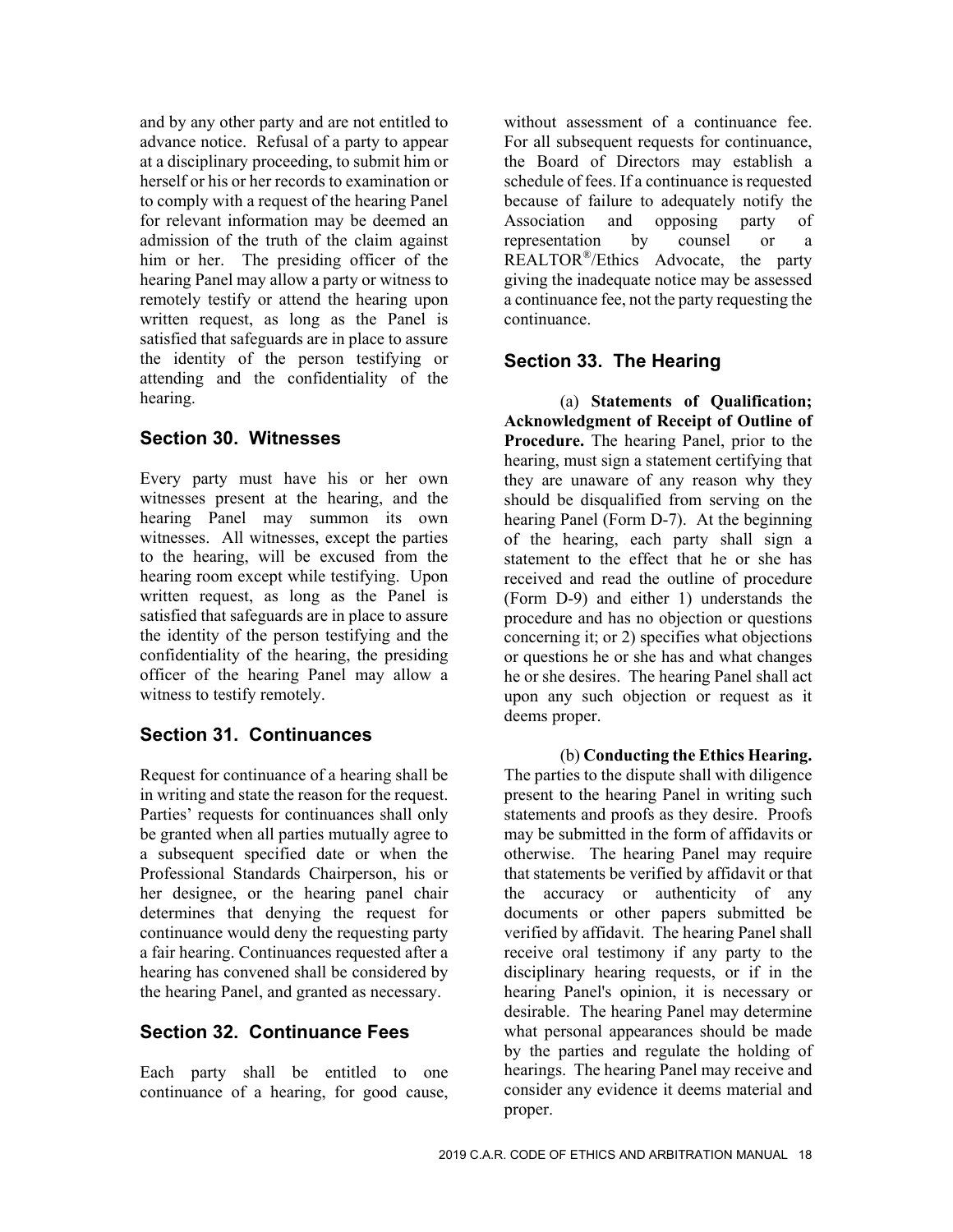(c) **Presentation of Evidence at the Hearing.** At any hearing every party has the right to present any witnesses, to submit any evidence pertinent to the case, and to cross-examine witnesses of others. Witnesses giving oral testimony shall be sworn by the presiding officer. Before permitting testimony relating to the character or general reputation of anyone, the hearing Panel shall satisfy itself that the testimony has a direct bearing on the case at issue. If a party wishes to present visual, audio, or video evidence at the hearing, it is that party's responsibility to provide the equipment necessary to display or play the evidence for the hearing Panel.

(d) **Failure of Respondent to Appear at Hearing.** The hearing Panel may hear and determine the controversy upon the evidence produced at the hearing notwithstanding the failure of the respondent, who has been duly notified, to appear, and who is not appearing remotely as set forth is Section 29. If only the complainant appears at the hearing, he or she may rest upon the evidence submitted with his complaint. The hearing Panel may not find against a respondent solely by reason of his or her failure to appear.

(e) **Failure of Complainant to Appear at Hearing.** If the complainant fails to appear and has not been granted permission to appear remotely as set forth is Section 29, the complaint shall be dismissed or at the hearing Panel's discretion be referred back to the Grievance Committee for consideration under Section 26(b) of Part One of this Manual.

(f) **Recess and Postponement.** The hearing Panel may recess the hearing from time to time as necessary and, on request of a party or upon the Panel's own motion, may postpone the hearing for not less than fifteen (15) calendar days nor more than thirty (30) calendar days, unless otherwise agreed to by the parties.

# **Section 34. Transcript/Right to Record**

(a) **Recording the Hearing.** The Association shall either have a court reporter present at the hearing or record the proceedings. The Association's transcript or recording shall be considered the official record of the proceeding. A party may, at their own expense, have a court reporter present. A party may not record the proceedings unless the Association chooses to only have a court reporter, in which case, the party may record the proceedings. If a party has any transcript prepared, the party shall provide and pay for a copy for the Association.

 (b) **Request for Copy of Recording.**  If the time period to request a Directors' review has not lapsed, any party to a hearing has a right to obtain a copy of the Association's official record of the proceeding upon payment of the Association's fees for duplication. In the event one party to a hearing has requested a copy of the recording prior to the lapse of the time period for a Directors' review, any other party to the hearing may also request a copy of the recording prior to the Directors' review. Any duplication will be conducted under the supervision of the Association. Parties are authorized to use recordings or transcripts from hearings only for the purpose of a Directors' review of the case. Any unauthorized use of the recordings or transcripts shall be construed as a violation of Article 14 of the N.A.R. Code of Ethics and of these procedures.

(c) **Destruction of Transcript or Recording.** Any transcript or recording of a hearing shall be destroyed upon final action of the Directors.

## **Section 35. Interpreters and Translators**

(a) **Selection.** In the event a non-English speaking party in a disciplinary case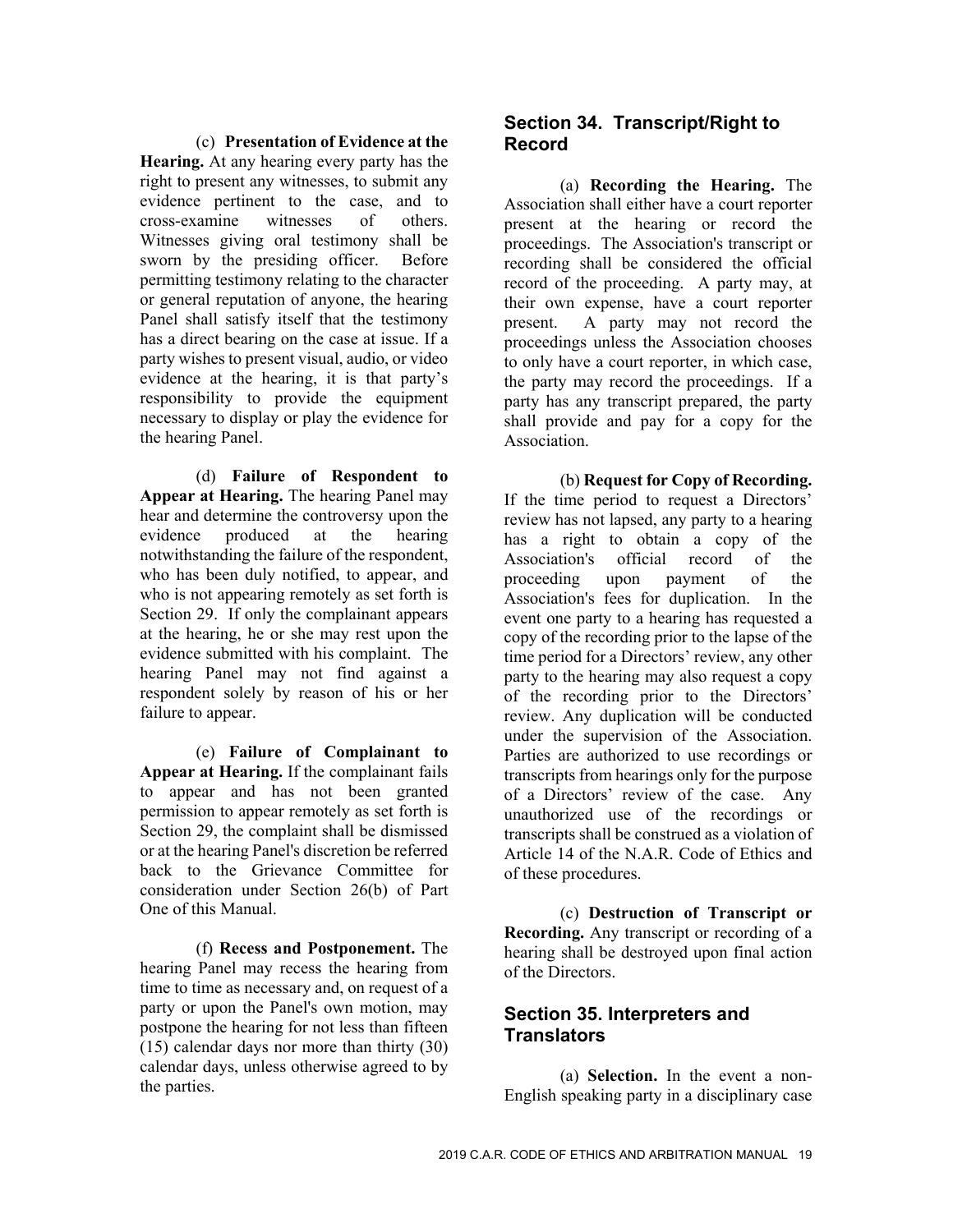requires an interpreter, or in the event a party requires and interpreter for a witness, the Association shall provide the party with the following options: 1) The party requesting the interpreter can bear the cost to provide a qualified interpreter that is certified or registered and in good standing with the Judicial Council of California; or 2) The Association can provide an interpreter who is a member of the Association if there is one available who speaks the language in question. Only one neutral interpreter will be allowed in the hearing and will assist all parties with translation needs.

(b) **Cost.** The party requesting the interpreter shall bear the cost to provide themselves with a qualified interpreter. In the event that both parties speak the same non-English language and require an interpreter or both call witnesses that speak the same non-English language and require an interpreter, the cost of the interpreter shall be split evenly between the parties.

(c) **Notice.** The party intending to utilize an interpreter shall notify the Association and all other parties at least ten (10) days prior to the date of the hearing, and in such notice shall indicate the name of the party or witness requiring an interpreter and the language which will be used by the non-English speaking party/witness, as well as any dialect of such language, if applicable. Before the hearing begins, all parties will need to sign a "hold harmless" waiver stating that the Association will not be held liable for any actions or omissions of the interpreter.

(d) **Written Translations.** In the event any party intends to present a written document at a hearing that is in a language other than English, a translation by a qualified independent translator shall be presented along with the document at least ten (10) days prior to the date of the hearing. The party must provide proof that the document was translated by a translator who is certified or registered and in good standing with the Judicial Council of California.

# **Section 36. Decision of Hearing Panel**

(a) **Making and Reporting the Decision.** The decision shall be made as soon as practicable after the evidence is presented and the hearing Panel has finished deliberations, but in no event later than fortyeight (48) hours after the conclusion of the hearing. The decision of the hearing Panel shall be by a simple majority vote (with all Panel members including the Presiding Officer having an equal vote) and in writing containing findings of fact (Form D-11) and a statement of disciplinary action recommended (Form D-12), if any. Such decision shall be transmitted to the parties within five (5) calendar days after it has been filed with the Association, unless more time is necessary to obtain the review of Association's legal counsel. The decision shall not be disclosed to any persons except the Directors, the complainant, the respondent, Association staff and legal counsel, as may be required by law, except all proceedings, including the allegations, findings, recommendations and decisions in disciplinary proceedings shall be reported to C.A.R. and may be posted on the C.A.R. website in accordance with policy adopted by the C.A.R. Directors and as authorized in this Manual pursuant to Section 17 and Section 39. However, failure to abide by these timing and disclosure requirements (including unauthorized disclosures) shall not invalidate the decision of the hearing Panel.

(b) **Consideration of Prior Code of Ethics and Membership Duty Violations.**  In the event a member is found in violation of the Code of Ethics or a membership duty, the hearing Panel must consider, in determining discipline, all past records of previous determinations by the Board of Directors, of this Association and any other Association of REALTORS®, of Code of Ethics and membership duty violations and sanctions imposed, if any, in the member's records. Access to the member's records of prior violations is permitted only after deliberations and findings of a violation.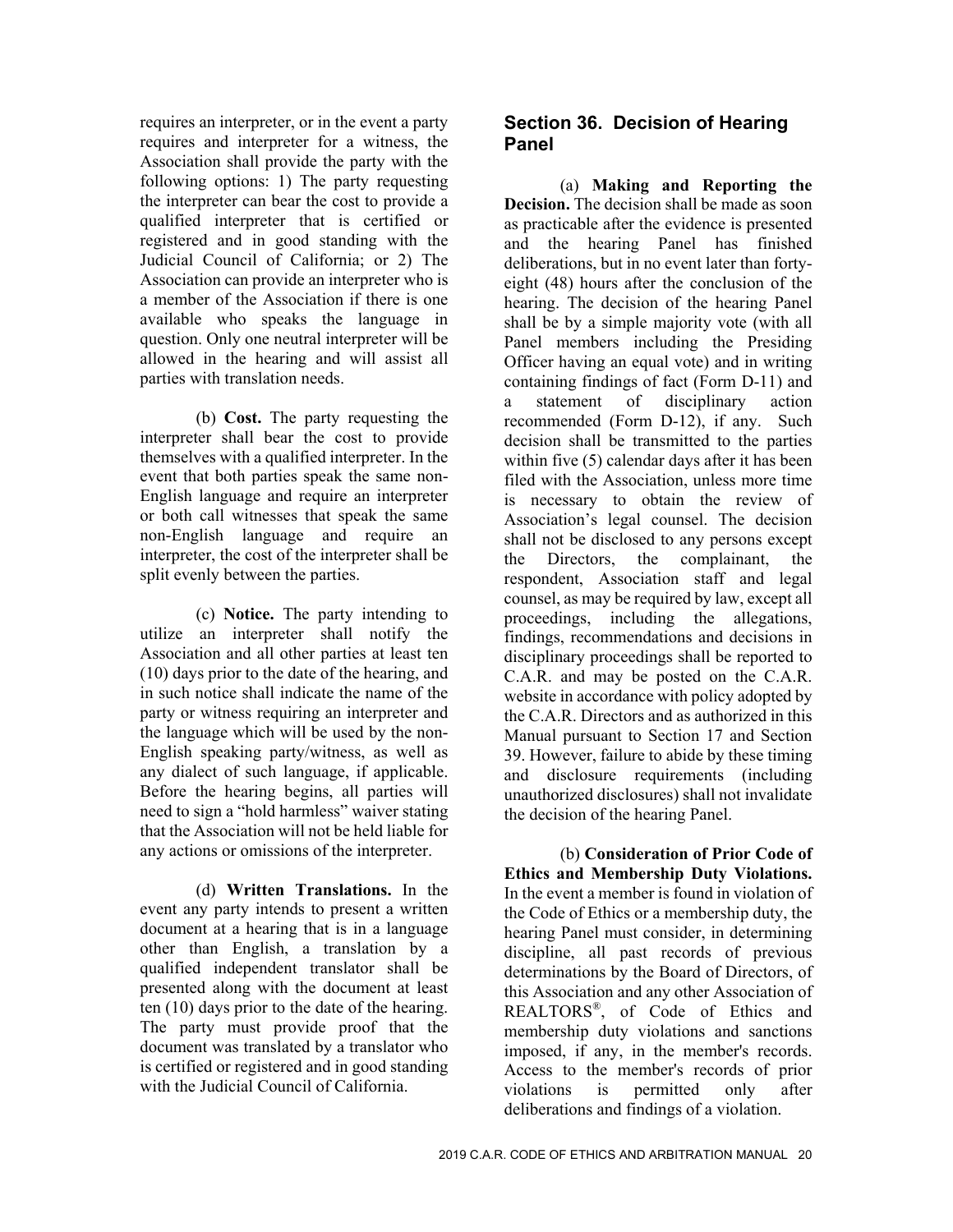(c) **Consideration of Prior MLS Duty Violations.** In the event an MLS Participant or Subscriber is found in violation of an MLS rule or duty, the hearing Panel must consider, in determining discipline, all past records of previous determinations by the Board of Directors of this Association, this MLS or any other MLS, if available, of MLS duty violations and sanctions imposed, if any, in the Participant's or Subscriber's records. Access to the person's records of prior violations is permitted only after deliberations and findings of a violation.

(d) **Types of Discipline; Filing of Decision.** Disciplinary action recommended by the hearing Panel may include recommended options as described in Section 1 of this Manual. The decision (Forms D-11 and D-12) shall be filed with the Association Executive.

# **Section 37. Action of the Directors if No Request for Review**

(a) **Action of the Directors.** If no request for review is filed pursuant to Section 38, the Association Executive shall refer the hearing Panel's decision (Form D-11) and recommendations (Form D-12), if any, to a Panel of the Directors for review and final action no later than thirty (30) calendar days after the date the hearing Panel's decision is transmitted to the parties. The Directors must adopt the hearing Panel's decision and recommendations and issue an order accordingly, except that if the Directors, after reviewing the decision or recommendations are concerned with a deficiency on the face of the decision or the appropriateness of the recommended discipline they may 1) dismiss the matter if they conclude that the findings of fact do not support the hearing Panel's decision or recommendations; 2) impose alternative discipline that does not exceed that recommended by the hearing Panel; or 3) refer the decision back to the hearing Panel with recommended modifications. If the hearing Panel does modify its decision or

recommended discipline, the parties shall be notified in writing of this change and given a new opportunity to request a review pursuant to Section 38. The Directors shall render their decision in writing (Form D-22).

(b) **Automatic Disqualification; Statement of Qualification.** When reviewing a hearing Panel's decision and recommendations pursuant to this Section, the Directors are subject to automatic disqualification under the grounds set out in Section 19 of Part One of this Manual. Each Director must also sign a statement (Form D-7) that he or she is not disqualified for any of the above reasons, and that he or she knows of no other reason that might prevent him or her from rendering an impartial decision. The parties shall have no right to submit challenges to the qualifications of the Directors for reviews conducted pursuant to this Section.

(c) **Finality of Directors' Action.**  Any decision of the Directors is final and each member by becoming and remaining a member agrees not to seek review in any court of law. Further, failure of the Association to abide by the timing requirements of this Manual shall not invalidate the decision of the Panel of Directors.

# **Section 38. Action of Directors if Request for Review**

(a) **Request for Review.** Within twenty (20) calendar days after the hearing Panel's decision has been transmitted to the parties, any party may file a request in writing for a review (Form D-17) of the hearing Panel's decision by the Board of Directors or appointed review Panel of the Board of Directors. The Association Executive may require the party requesting the review to supply the necessary number of copies of the request for review.

(b) **Deposit Requirement.** A request for review must be accompanied by a deposit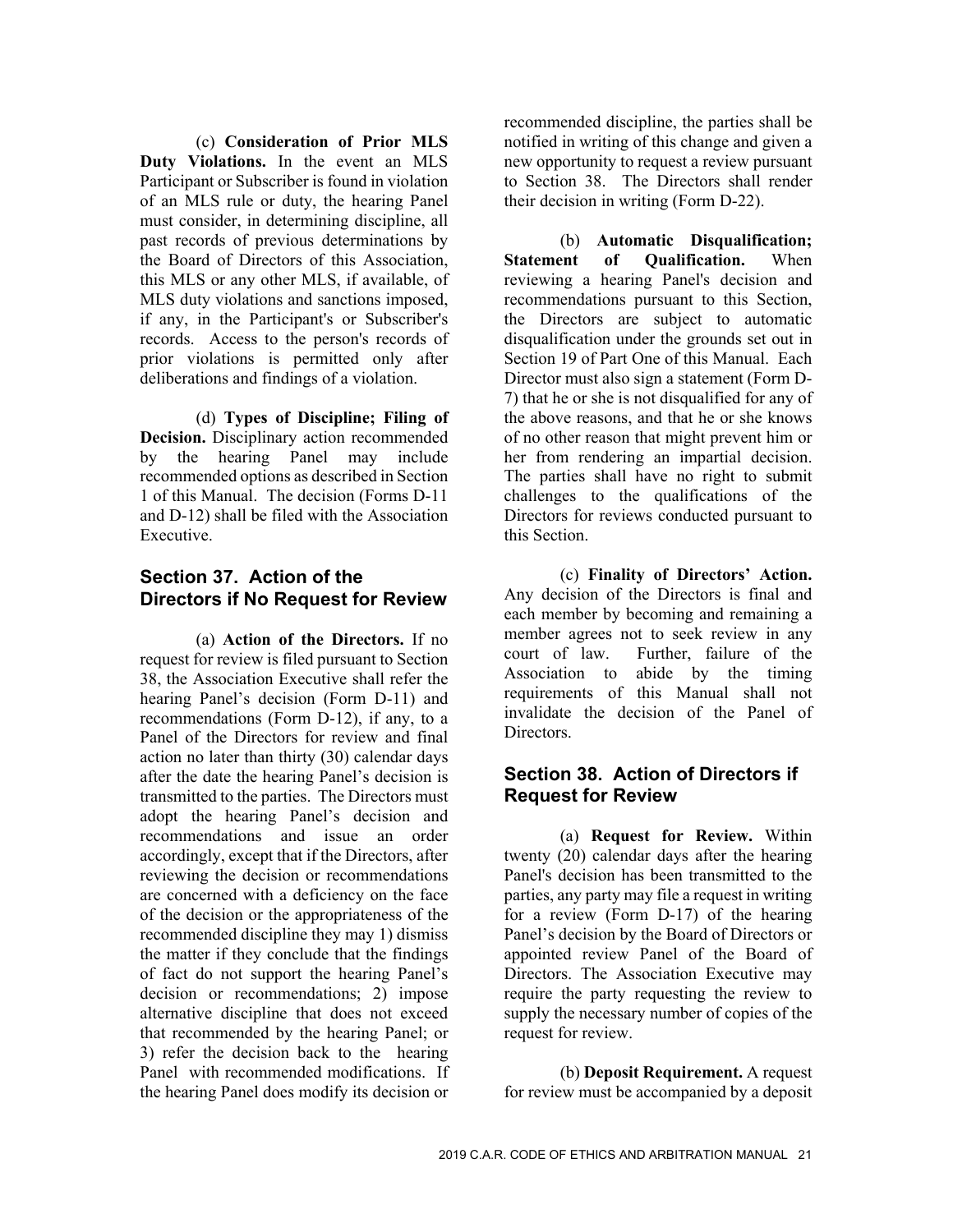with the Association in the amount provided in the Association's current schedule of fees.

(c) **Basis for Review.** The request for review must clearly indicate the basis on which the challenge is being made and contain facts and supporting evidence in reasonable detail to support the challenge. The basis for a review are: 1) mis-application or misinterpretation of a section imposing a membership or MLS duty; 2) procedural deficiency or any lack of procedural due<br>process; 3) unwarranted discipline process:  $3)$  unwarranted recommended by the hearing Panel.

(d) **Preliminary Review; Opportunity to Amend.** A request for review may be reviewed by the Association Executive within ten (10) calendar days after the request has been transmitted to the Association to determine whether the request complies with the filing requirements of this Section. If the Association Executive determines that the review fails to meet the filing requirements of this Section, the request shall be returned to the party and the party shall be given ten (10) calendar days to amend the request to comply with the appropriate requirements. Any preliminary decision by the Association Executive is not a decision on the merits of the request for review but is to insure that the request complies with the filing requirements of this Section.

(e) **Notice of Request for Review.**  Within one (1) calendar day after a request for review is determined appropriate for a review hearing by the Directors, the Association Executive shall transmit to all other parties: 1) a copy of the request; 2) the Notice to Request for Review (Form D-18); and 3) the Reply to Request for Review (D-19) with directions to return the Reply within fifteen (15) calendar days from the date of mailing to the party. The Association Executive may require the other parties to supply the necessary number of copies of the Reply. The Association Executive shall concurrently at this time transmit to all parties a list of names of members of the

Board of Directors from which the review Panel of the Directors will be selected, the Notice of Right to Challenge Panel Members and Availability for Hearing (Form D-4), and the Reasons for Challenge – Panel Member (Form D-5).

(f) **Reply not Required; Late Filing.** The other parties may submit a written reply, but regardless of whether they do or do not, the review hearing may be scheduled and conducted in the absence of the other parties. The review Panel of the Directors may accept late filing of a Reply in its discretion.

(g) **Notice of Reply.** Not later than twenty-one (21) calendar days from the date of transmitting the request for review to the other parties, the Association Executive shall deliver copies of the reply, if any, to the party requesting the review or notify the party that no written reply has been filed.

(h) **Selecting the Review Panel.**  From the names of members of the Board of Directors not challenged by the parties within fifteen (15) calendar days from the date the names were transmitted to the parties under subsection (e) of this Section, the President or his or her designee shall select a review Panel as provided in subsection (j) of this Section.

(i) **Waiver of Objection to Director; Appointing Replacement to Challenged Director.** A party will be deemed to have waived all objections to any member of the Board of Directors whose name he or she does not challenge. If a challenge to proposed members of the review Panel results in an insufficient number of Board of Directors' members to constitute a review Panel, the President may appoint other qualified members to serve on the review Panel.

(j) **Composition of Panel.** A review Panel may consist of the remaining unchallenged and qualified members of the Board of Directors, a Panel of the Board of Directors, or a Panel appointed by the Board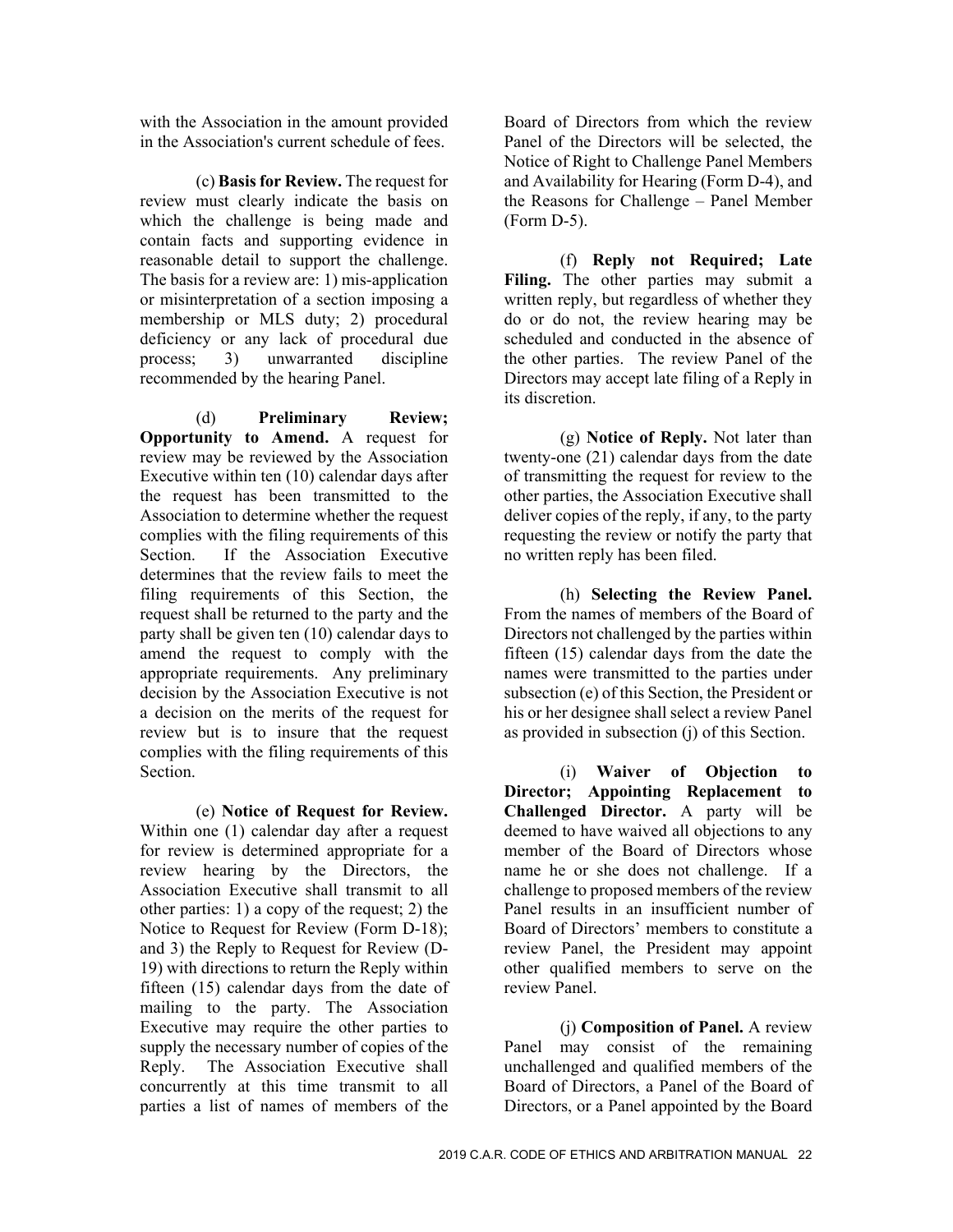of Directors but in any event the review Panel must be not less than three (3) members, except as provided in Section 19(g).

(k) **Automatic Disqualification; Certificate of Qualification.** When hearing a request for review, the Directors are subject to automatic disqualification under the grounds set out in Section 19. Each Director must sign a statement (Form D-7) that he or she is not disqualified for any of the above reasons, and that he or she knows of no other reason that might prevent him from rendering an impartial decision.

(l) **Presiding Officer.** In the case where the review Panel is a Panel of the Board of Directors or a body appointed by the Board of Directors, the President shall designate one of the review Panel members to be the Presiding Officer. Otherwise, the President shall be the Presiding Officer of the review Panel. The Presiding Officer will be responsible for conducting the review hearing and may prescribe any procedure for the review hearing not inconsistent with the provisions of this Manual.

(m) **Notice of Time and Place of Review Hearing.** The Association Executive shall designate the time and place of review hearing and shall notify the parties and review Panel in writing (Form D-20). The date of the review hearing shall be no later than thirty (30) calendar days after the date of the Association's receipt of the request for review. Each party shall be given at least twenty-one (21) calendar days' prior notice of the review hearing but appearance at a review hearing without objection by any party will constitute a waiver of such notice requirement.

(n) **Documents Provided to the Panel.** The Association Executive shall provide to the review Panel in advance of the hearing copies of the request for review, reply to the request, if any, and the hearing Panel's decision and findings of fact (Form D-11) and recommendations for discipline (Form D-12), if any.

(o) **Conducting the Review Hearing.** The review hearing is not recorded. At the review hearing, the Presiding Officer from the original hearing (or other member of the original hearing Panel) shall summarize the facts of the case and the procedures of the original hearing. Any party may be heard to correct the summary. The Presiding Officer may respond to the allegations and answer any questions the Directors may have relating to the allegations of the party requesting review. The recording of the hearing should be played only to prove or disprove the procedural deficiencies asserted by the party requesting review and only the pertinent portions shall be played. The playing of the recording is not intended to substitute for a transcript of the case, and if a transcript does exist, then the pertinent portions of it should be read instead of playing the recording.

(p) **Permissible Evidence at Review Hearing.** All requests for review received by the Association must be considered by a review Panel of the Directors and only those basis and issues raised in the written request for review may be raised by the party requesting review in any hearing before the Panel of the Directors. Any party may present to the review Panel reasons as to whether or not the decision and recommendations of the hearing Panel should be followed or not, but no new evidence regarding the merits of the underlying case may be presented.

(q) **Failure of Requesting Party to Appear at Hearing.** In the event the party that requested the review fails to appear at a duly noticed review hearing without obtaining a continuance or adjournment thereof, the review Panel shall dismiss the other parties and review the hearing Panel's decision and recommendations pursuant to Section 37.

(r) **Failure of the Party Not Requesting Review to Appear at Hearing.**  If any party not requesting the review fails to attend a duly noticed review hearing without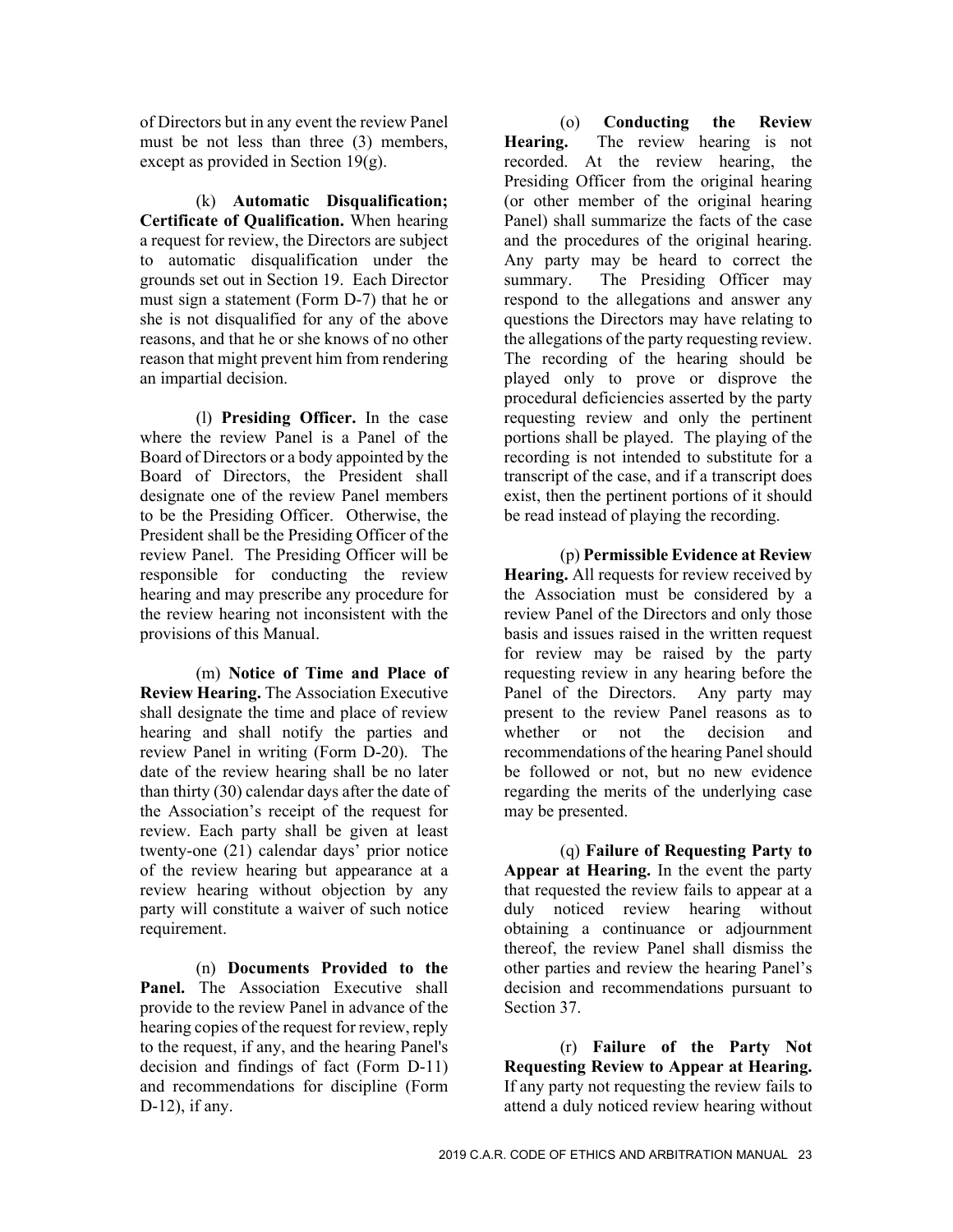obtaining a continuance or adjournment thereof, the review Panel may proceed with the review hearing in the party's absence and shall reach its decision based on the request for review and arguments presented at the review hearing.

(s) **Action of the Review Panel.** The review Panel must adopt the hearing Panel's findings and recommendations and issue a decision accordingly, except that if the review Panel is concerned with a deficiency of the decision or the appropriateness of the recommended discipline they may 1) dismiss the matter if they conclude that the findings of fact do not support the hearing Panel's recommendation; 2) impose alternative discipline that does not exceed that recommended by the hearing Panel; 3) refer the decision back to the hearing Panel with recommended modifications; or 4) refer the matter back to the Professional Standards Committee for a new hearing with the same or different hearing Panel as deemed appropriate. The review Panel shall render their decision in writing (Form D-21) within five (5) calendar days after the review hearing.

(t) **Disposition of the Deposit.** If the review Panel adopts the recommendations of the hearing Panel, the money deposited by the party requesting the review shall pass into the general treasury of the Association. If the review Panel dismisses the complaint or refers it back to the Professional Standards Committee for a new hearing, the deposit shall be returned to the party making the request. If the recommendation is modified, the review Panel, at their discretion, may determine the appropriate disposition of the deposit.

(u) **Review Panel's Rationale.** If the recommendation of the hearing Panel is rejected (thereby dismissing the matter), modified, or referred back for a new hearing, the Panel of Directors may state the reasons in writing, but failure to do so shall not invalidate the decision of the Directors.

(v) **Finality of Review Panel Decision.** Any decision of the review Panel of Directors is final and each member by becoming and remaining a member agrees not to seek review in any court of law. Further, failure of the Association to abide by the timing requirements of this Manual shall not invalidate the decision of the Review Panel.

#### **Section 39. Distribution and Publication after Discipline is Final.**

(a) **Notification of Directors' Action.** Upon final action by the Directors under either Section 37 or 38, the Association Executive shall notify the complainant, respondent, the Professional Standards Committee Chairperson, the Hearing Panel and C.A.R. The notification to C.A.R. shall include the allegations, findings, recommendations and decisions in disciplinary proceedings, in accordance with policy adopted by the C.A.R. Directors and as authorized in Section 17 and this Section 39.

(b) **Notification of Suspension or Expulsion.** The President shall notify C.A.R. and the members of the Association or the Participants and Subscribers in the MLS of any decision of the Directors ordering suspension or expulsion.

(c) **Publication of Ethics Violators.**  A final ethics decision finding a REALTOR<sup>®</sup> in violation of the Code of Ethics shall be published by C.A.R. in accordance with this Manual. The local Association's Board of Directors may, but is not required to, also adopt a policy to publish the names of ethics violators in its local communications vehicle, as described in Section 39(g).

(d) **C.A.R. Publication Policy for Ethics Violators.** Except as provided below, if a member is found in violation of the Code of Ethics, C.A.R. shall publish the following information regarding the violation(s): (1)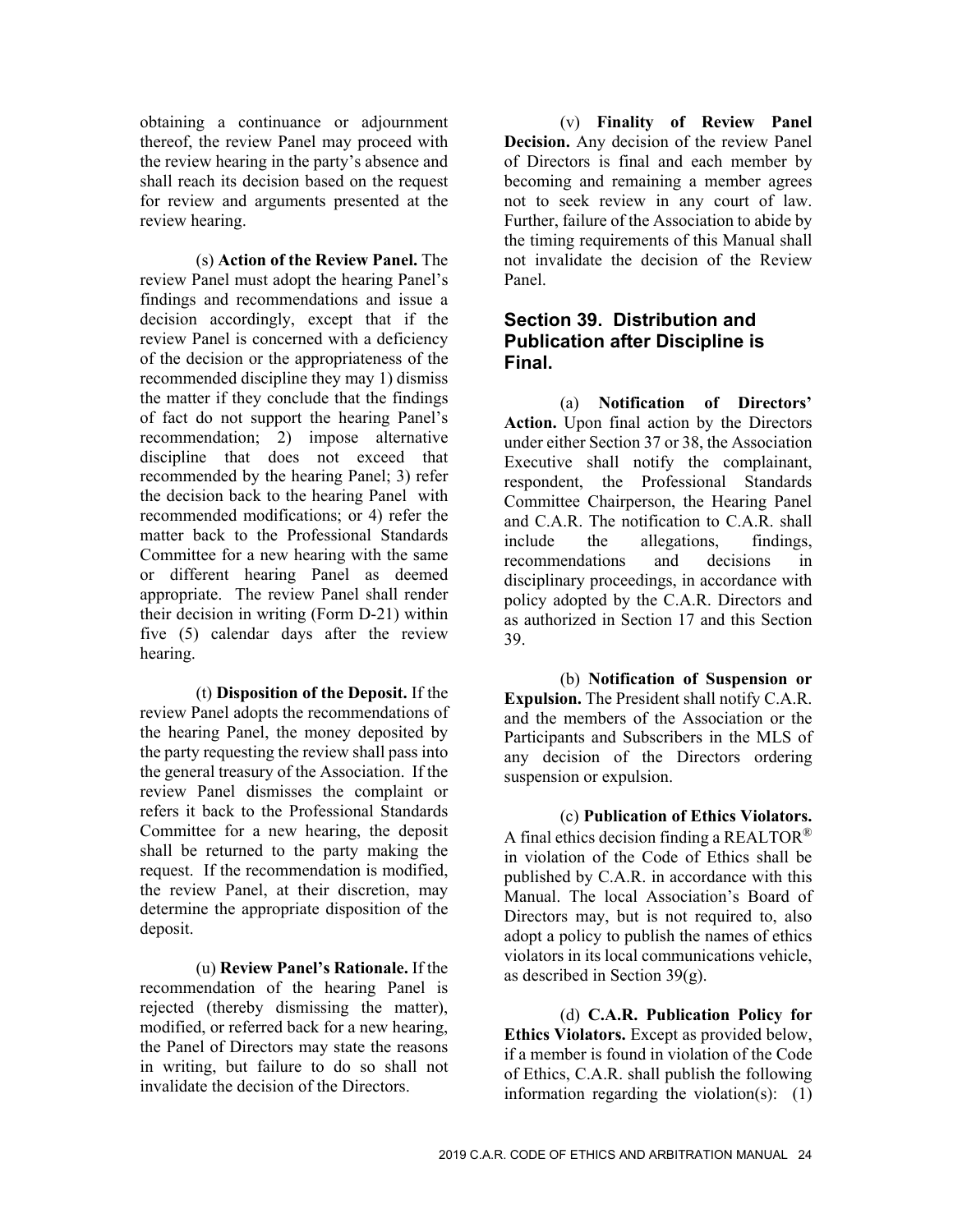name and photo of the member found in violation (but not the name of the firm the member is, or was, affiliated with); (2) if the responsible broker is also found in violation, the name of the responsible broker will also be published; (3) if a member's name is similar to another member's or MLS Participant's name, the member's real estate license number and/or office address may also be included;  $(4)$  the Article $(s)$  of the Code of Ethics violated; (5) a brief factual synopsis of the matter with names redacted (except for the respondents found in violation); (6) discipline imposed; (7) the effective date and duration of the discipline, if applicable; and (8) rationale in mitigation or aggravation for the discipline, if applicable. This information will be published on one or more of any authorized C.A.R. communications vehicles available to members, such as the C.A.R. website or magazine. The information will be removed from the C.A.R. website three (3) years after initial publication.

All discipline will be published except letters of warning, cease and refrain orders, and/or education requirements that do not also include a fine, letter of reprimand, suspension or expulsion. However, if a fine or suspension is imposed because the member does not comply with the education requirement or cease and refrain order, the discipline will be published when the fine or suspension is imposed. Citations under the Ethics Citation or MLS Citation systems will not be published by C.A.R.

(e) **Photograph; Authorization.** If a member is disciplined in a manner that requires C.A.R. publication, the member must provide to C.A.R. and the Association a current, accurate photo at least the size and quality of a passport photo within ten (10) calendar days after final adoption of the discipline by the Directors along with written authorization of the member to publish the photo (Form D-24). If the member fails to provide the photo and authorization by this deadline, the member will automatically be suspended from membership until the photo

and authorization are provided, and the discipline summary will still be published. Such suspension will be forwarded to C.A.R. and will result in statewide review and possible statewide suspension as described in Section 39(h). If the member resigns prior to submitting the photo and Form D-24, the discipline summary will still be published, and the member will be immediately suspended, with such suspension subject to statewide review and possible statewide suspension as described in Section 39(h).

(f) **Ownership and Licensing of Photo.** By submission of the photo, on D-24, the member authorizes use of the photo for publication in accordance with the Manual and represents the member is the copyright owner of the photo or has the right to license the photo to C.A.R. and the Association for publication according to the guidelines in this Manual. C.A.R. or the local Association may request that the member send a different photo if C.A.R. or the local Association, in its sole discretion, determines that the original photo submitted does not meet C.A.R.'s or the Local Association's requirements. The member grants to C.A.R. and the Association a perpetual, royalty-free license to reproduce and display any photo submitted to C.A.R. and the Association in any and all media for distribution to C.A.R. and the Association members in accordance with this Manual.

(g) **Local Publication Policy.** The local Association's Board of Directors may, but is not required to, adopt a policy to publish discipline in its local Association communications vehicle(s). The local Association may adopt a policy to publish discipline that uses the same criteria as C.A.R.'s publication policy, as described in subsections (d), (e), and (f) above. The local Association may adopt, in addition to or instead of the C.A.R. publication criteria, a policy to publish discipline when a member is found in violation of the Code of Ethics a second time within a three (3) year time period. Any discipline published by a local Association shall include the member's name, the fact that the member has been